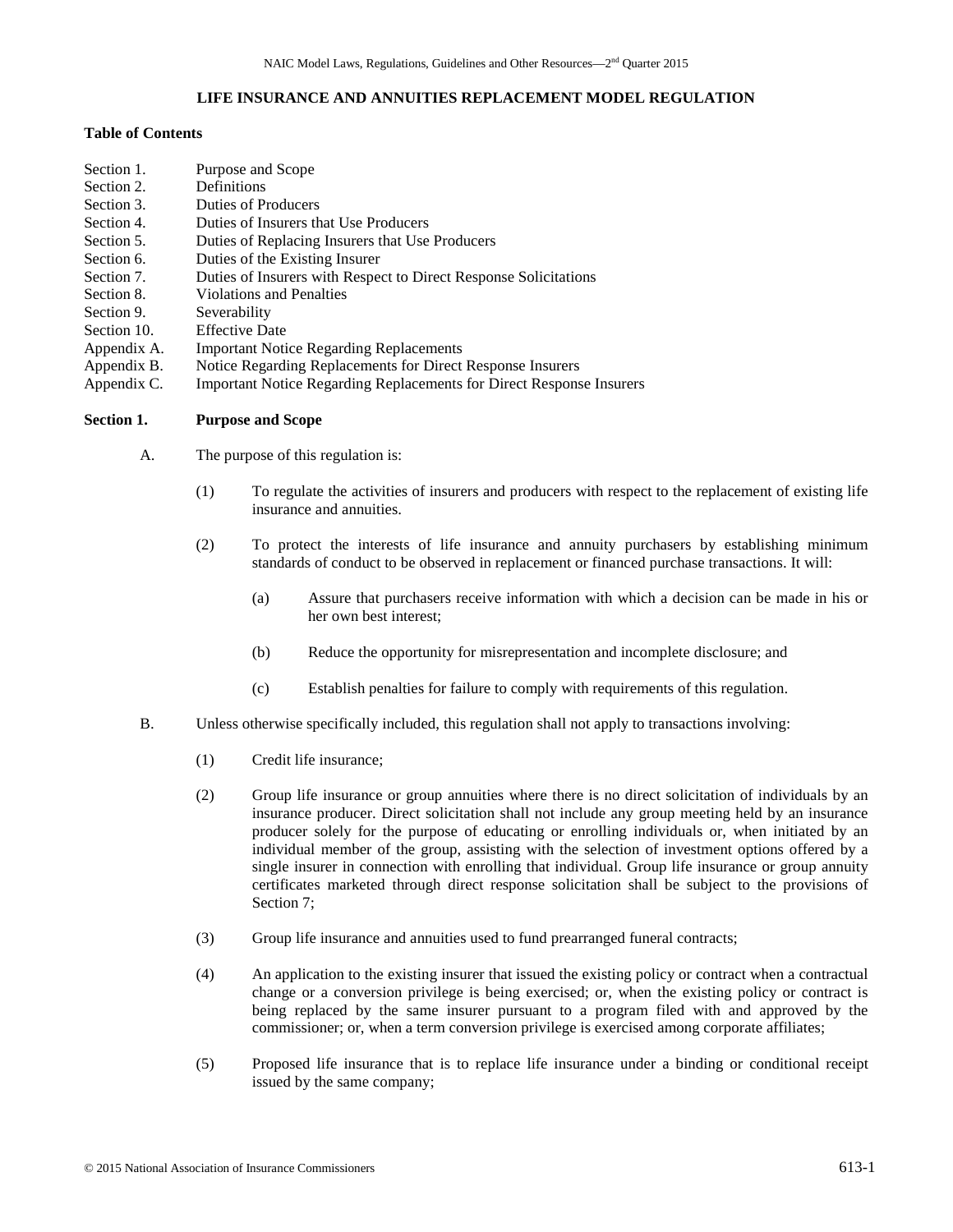- (6) (a) Policies or contracts used to fund (i) an employee pension or welfare benefit plan that is covered by the Employee Retirement and Income Security Act (ERISA); (ii) a plan described by Sections 401(a), 401(k) or 403(b) of the Internal Revenue Code, where the plan, for purposes of ERISA, is established or maintained by an employer; (iii) a governmental or church plan defined in Section 414, a governmental or church welfare benefit plan, or a deferred compensation plan of a state or local government or tax exempt organization under Section 457 of the Internal Revenue Code; or (iv) a nonqualified deferred compensation arrangement established or maintained by an employer or plan sponsor.
	- (b) Notwithstanding Subparagraph (a), this regulation shall apply to policies or contracts used to fund any plan or arrangement that is funded solely by contributions an employee elects to make, whether on a pre-tax or after-tax basis, and where the insurer has been notified that plan participants may choose from among two (2) or more insurers and there is a direct solicitation of an individual employee by an insurance producer for the purchase of a contract or policy. As used in this subsection, direct solicitation shall not include any group meeting held by an insurance producer solely for the purpose of educating individuals about the plan or arrangement or enrolling individuals in the plan or arrangement or, when initiated by an individual employee, assisting with the selection of investment options offered by a single insurer in connection with enrolling that individual employee;
- (7) Where new coverage is provided under a life insurance policy or contract and the cost is borne wholly by the insured's employer or by an association of which the insured is a member;
- (8) Existing life insurance that is a non-convertible term life insurance policy that will expire in five (5) years or less and cannot be renewed;
- (9) Immediate annuities that are purchased with proceeds from an existing contract. Immediate annuities purchased with proceeds from an existing policy are not exempted from the requirements of this regulation; or
- (10) Structured settlements.
- C. Registered contracts shall be exempt from the requirements of Sections 5A(2) and 6B with respect to the provision of illustrations or policy summaries; however, premium or contract contribution amounts and identification of the appropriate prospectus or offering circular shall be required instead.

# **Section 2. Definitions**

- A. "Direct-response solicitation" means a solicitation through a sponsoring or endorsing entity or individually solely through mails, telephone, the Internet or other mass communication media.
- B. "Existing insurer" means the insurance company whose policy or contract is or will be changed or affected in a manner described within the definition of "replacement."
- C. "Existing policy or contract" means an individual life insurance policy (policy) or annuity contract (contract) in force, including a policy under a binding or conditional receipt or a policy or contract that is within an unconditional refund period.
- D. "Financed purchase" means the purchase of a new policy involving the actual or intended use of funds obtained by the withdrawal or surrender of, or by borrowing from values of an existing policy to pay all or part of any premium due on the new policy. For purposes of a regulatory review of an individual transaction only, if a withdrawal, surrender or borrowing involving the policy values of an existing policy is used to pay premiums on a new policy owned by the same policyholder and issued by the same company within four (4) months before or thirteen (13) months after the effective date of the new policy, it will be deemed *prima facie* evidence of the policyholder's intent to finance the purchase of the new policy with existing policy values. This *prima facie* standard is not intended to increase or decrease the monitoring obligations contained in Section 4A(5) of this regulation.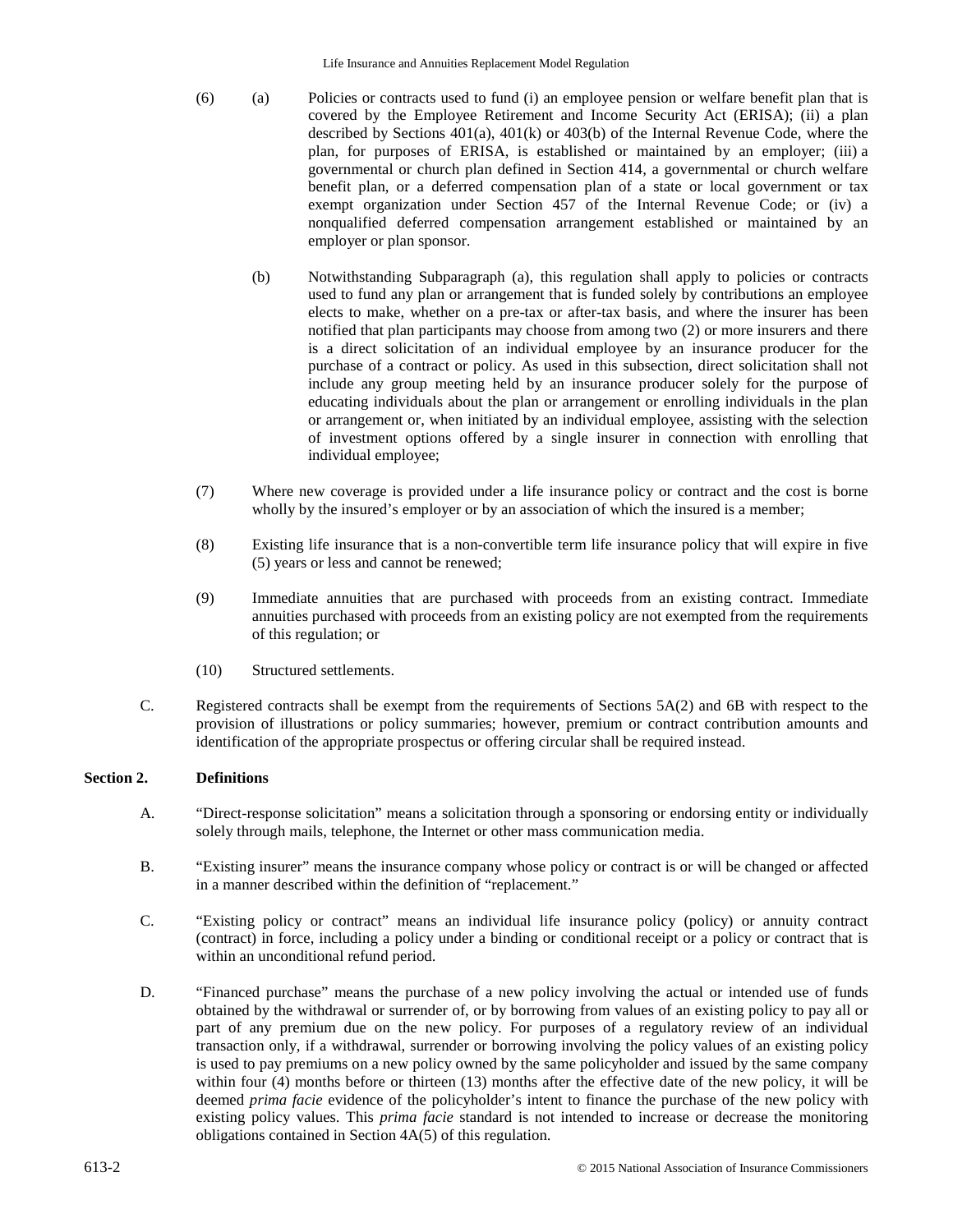- E. "Illustration" means a presentation or depiction that includes non-guaranteed elements of a policy of life insurance over a period of years as defined in [insert reference to state law equivalent to the NAIC Life Insurance Illustrations Model Regulation].
- F. "Policy summary," for the purposes of this regulation;
	- (1) For policies or contracts other than universal life policies, means a written statement regarding a policy or contract which shall contain to the extent applicable, but need not be limited to, the following information: current death benefit; annual contract premium; current cash surrender value; current dividend; application of current dividend; and amount of outstanding loan.
	- (2) For universal life policies, means a written statement that shall contain at least the following information: the beginning and end date of the current report period; the policy value at the end of the previous report period and at the end of the current report period; the total amounts that have been credited or debited to the policy value during the current report period, identifying each by type (e.g., interest, mortality, expense and riders); the current death benefit at the end of the current report period on each life covered by the policy; the net cash surrender value of the policy as of the end of the current report period; and the amount of outstanding loans, if any, as of the end of the current report period.
- G. "Producer," for the purpose of this regulation, shall be defined to include agents, brokers and producers.
- H. "Replacing insurer" means the insurance company that issues or proposes to issue a new policy or contract that replaces an existing policy or contract or is a financed purchase.
- I. "Registered contract" means an annuity contract or life insurance policy subject to the prospectus delivery requirements of the Securities Act of 1933.

**Drafting Note:** Registered contracts include, but are not limited to, contingent deferred annuities.

- J. "Replacement" means a transaction in which a new policy or contract is to be purchased, and it is known or should be known to the proposing producer, or to the proposing insurer if there is no producer, that by reason of the transaction, an existing policy or contract has been or is to be:
	- (1) Lapsed, forfeited, surrendered or partially surrendered, assigned to the replacing insurer or otherwise terminated;
	- (2) Converted to reduced paid-up insurance, continued as extended term insurance, or otherwise reduced in value by the use of nonforfeiture benefits or other policy values;
	- (3) Amended so as to effect either a reduction in benefits or in the term for which coverage would otherwise remain in force or for which benefits would be paid;
	- (4) Reissued with any reduction in cash value; or
	- (5) Used in a financed purchase.
- K. "Sales material" means a sales illustration and any other written, printed or electronically presented information created, or completed or provided by the company or producer and used in the presentation to the policy or contract owner related to the policy or contract purchased.

## **Section 3. Duties of Producers**

A. A producer who initiates an application shall submit to the insurer, with or as part of the application, a statement signed by both the applicant and the producer as to whether the applicant has existing policies or contracts. If the answer is "no," the producer's duties with respect to replacement are complete.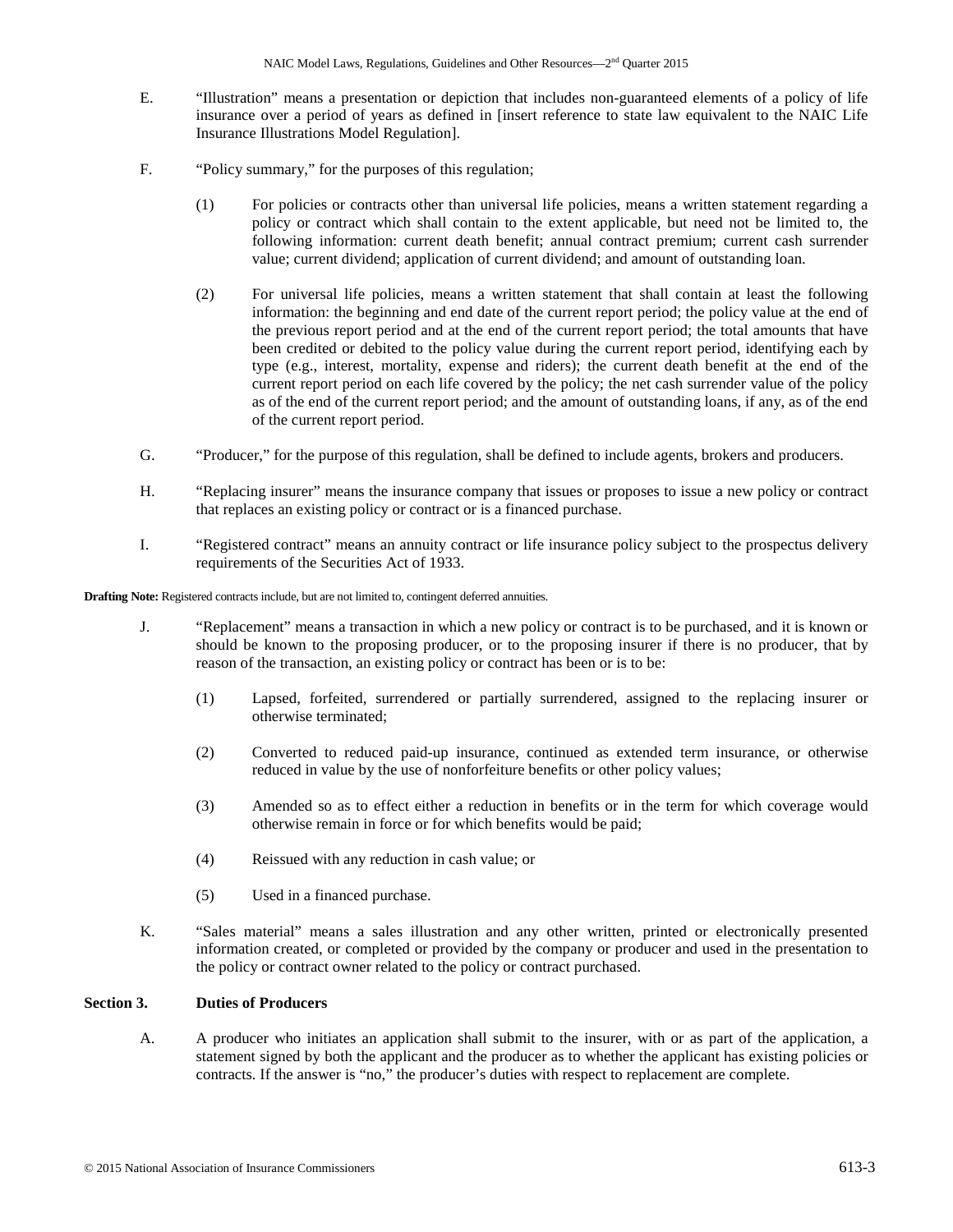- B. If the applicant answered "yes" to the question regarding existing coverage referred to in Subsection A, the producer shall present and read to the applicant, not later than at the time of taking the application, a notice regarding replacements in the form as described in Appendix A or other substantially similar form approved by the commissioner. However, no approval shall be required when amendments to the notice are limited to the omission of references not applicable to the product being sold or replaced. The notice shall be signed by both the applicant and the producer attesting that the notice has been read aloud by the producer or that the applicant did not wish the notice to be read aloud (in which case the producer need not have read the notice aloud) and left with the applicant.
- C. The notice shall list all life insurance policies or annuities proposed to be replaced, properly identified by name of insurer, the insured or annuitant, and policy or contract number if available; and shall include a statement as to whether each policy or contract will be replaced or whether a policy will be used as a source of financing for the new policy or contract. If a policy or contract number has not been issued by the existing insurer, alternative identification, such as an application or receipt number, shall be listed.
- D. In connection with a replacement transaction the producer shall leave with the applicant at the time an application for a new policy or contract is completed the original or a copy of all sales material. With respect to electronically presented sales material, it shall be provided to the policy or contract owner in printed form no later than at the time of policy or contract delivery.
- E. Except as provided in Section 5C, in connection with a replacement transaction the producer shall submit to the insurer to which an application for a policy or contract is presented, a copy of each document required by this section, a statement identifying any preprinted or electronically presented company approved sales materials used, and copies of any individualized sales materials, including any illustrations related to the specific policy or contract purchased.

# **Section 4. Duties of Insurers that Use Producers**

Each insurer shall:

- A. Maintain a system of supervision and control to insure compliance with the requirements of this regulation that shall include at least the following:
	- (1) Inform its producers of the requirements of this regulation and incorporate the requirements of this regulation into all relevant producer training manuals prepared by the insurer;
	- (2) Provide to each producer a written statement of the company's position with respect to the acceptability of replacements providing guidance to its producer as to the appropriateness of these transactions;
	- (3) A system to review the appropriateness of each replacement transaction that the producer does not indicate is in accord with Paragraph (2) above;
	- (4) Procedures to confirm that the requirements of this regulation have been met; and
	- (5) Procedures to detect transactions that are replacements of existing policies or contracts by the existing insurer, but that have not been reported as such by the applicant or producer. Compliance with this regulation may include, but shall not be limited to, systematic customer surveys, interviews, confirmation letters, or programs of internal monitoring;
- B. Have the capacity to monitor each producer's life insurance policy and annuity contract replacements for that insurer, and shall produce, upon request, and make such records available to the Insurance Department. The capacity to monitor shall include the ability to produce records for each producer's:
	- (1) Life replacements, including financed purchases, as a percentage of the producer's total annual sales for life insurance;
	- (2) Number of lapses of policies by the producer as a percentage of the producer's total annual sales for life insurance;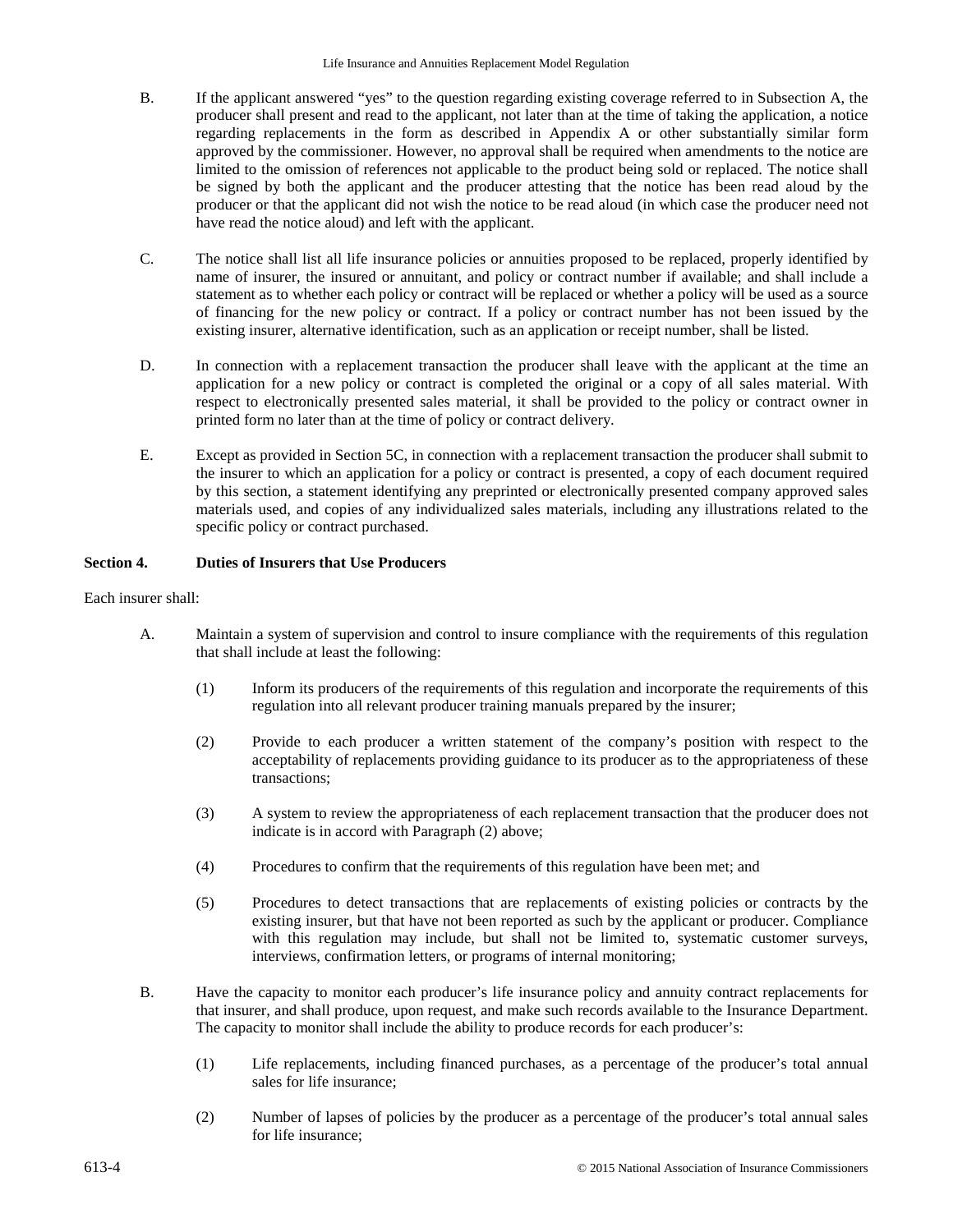NAIC Model Laws, Regulations, Guidelines and Other Resources—2<sup>nd</sup> Quarter 2015

- (3) Annuity contract replacements as a percentage of the producer's total annual annuity contract sales;
- (4) Number of transactions that are unreported replacements of existing policies or contracts by the existing insurer detected by the company's monitoring system as required by Subsection A(5) of this section; and
- (5) Replacements, indexed by replacing producer and existing insurer;
- C. Require with or as a part of each application for life insurance or an annuity a signed statement by both the applicant and the producer as to whether the applicant has existing policies or contracts;
- D. Require with each application for life insurance or an annuity that indicates an existing policy or contract a completed notice regarding replacements as contained in Appendix A;
- E. When the applicant has existing policies or contracts, each insurer shall be able to produce copies of any sales material required by Section 3E, the basic illustration and any supplemental illustrations related to the specific policy or contract that is purchased, and the producer's and applicant's signed statements with respect to financing and replacement for at least five (5) years after the termination or expiration of the proposed policy or contract;
- F. Ascertain that the sales material and illustrations required by Section 3E of this regulation meet the requirements of this regulation and are complete and accurate for the proposed policy or contract;
- G. If an application does not meet the requirements of this regulation, notify the producer and applicant and fulfill the outstanding requirements; and
- H. Maintains records in paper, photograph, microprocess, magnetic, mechanical or electronic media or by any process that accurately reproduces the actual document.

# **Section 5. Duties of Replacing Insurers that Use Producers**

- A. Where a replacement is involved in the transaction, the replacing insurer shall:
	- (1) Verify that the required forms are received and are in compliance with this regulation;
	- (2) Notify any other existing insurer that may be affected by the proposed replacement within five (5) business days of receipt of a completed application indicating replacement or when the replacement is identified if not indicated on the application, and mail a copy of the available illustration or policy summary for the proposed policy or available disclosure document for the proposed contract within five (5) business days of a request from an existing insurer;
	- (3) Be able to produce copies of the notification regarding replacement required in Section 3B, indexed by producer, for at least five (5) years or until the next regular examination by the insurance department of a company's state of domicile, whichever is later; and
	- (4) Provide to the policy or contract owner notice of the right to return the policy or contract within thirty (30) days of the delivery of the contract and receive an unconditional full refund of all premiums or considerations paid on it, including any policy fees or charges or, in the case of a variable or market value adjustment policy or contract, a payment of the cash surrender value provided under the policy or contract plus the fees and other charges deducted from the gross premiums or considerations or imposed under such policy or contract; such notice may be included in Appendix A or C.
- B. In transactions where the replacing insurer and the existing insurer are the same or subsidiaries or affiliates under common ownership or control, allow credit for the period of time that has elapsed under the replaced policy's or contract's incontestability and suicide period up to the face amount of the existing policy or contract. With regard to financed purchases, the credit may be limited to the amount the face amount of the existing policy is reduced by the use of existing policy values to fund the new policy or contract.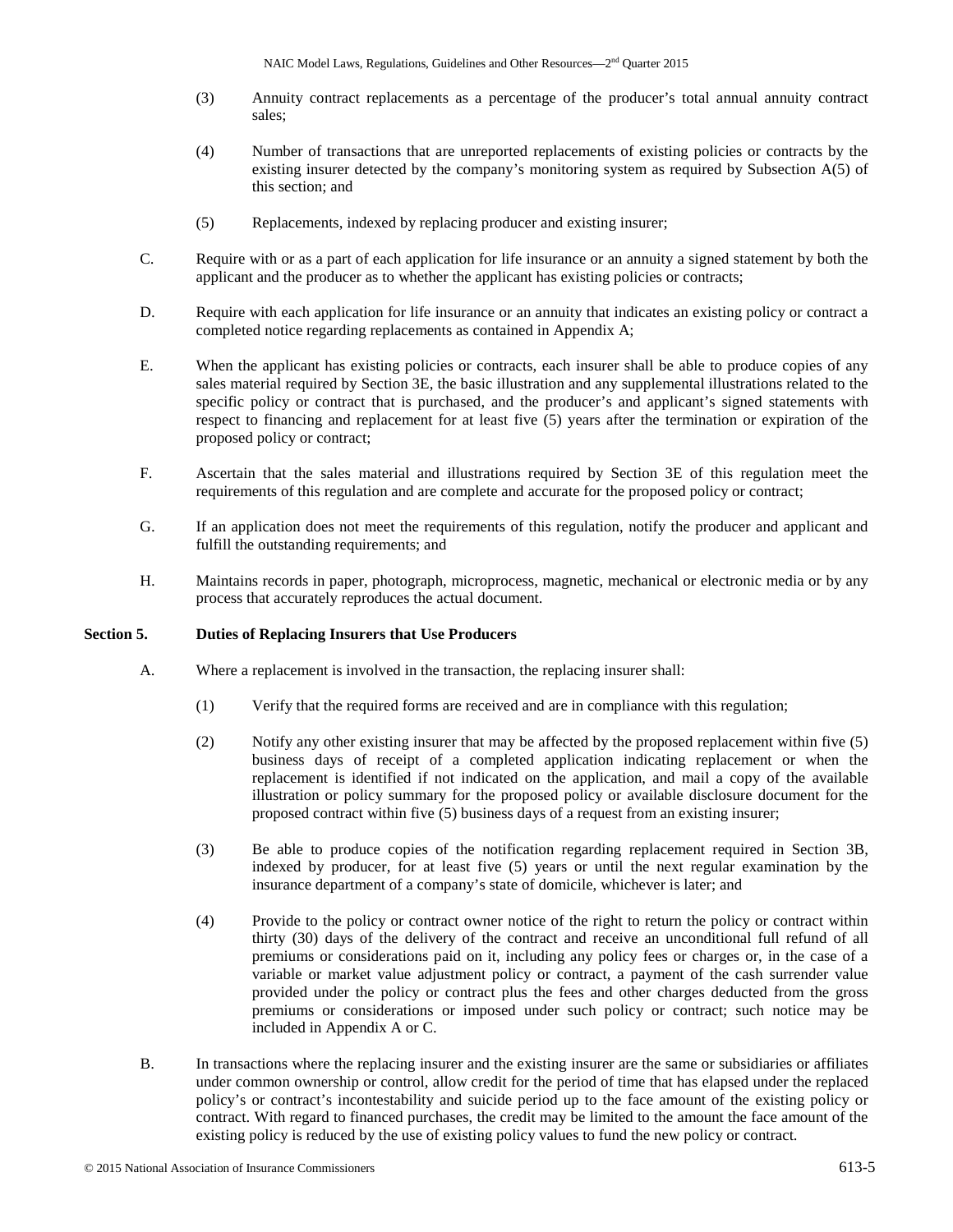- C. If an insurer prohibits the use of sales material other than that approved by the company, as an alternative to the requirements made of an insurer pursuant to Section 3E, the insurer may:
	- (1) Require with each application a statement signed by the producer that:
		- (a) Represents that the producer used only company-approved sales material; and
		- (b) States that copies of all sales material were left with the applicant in accordance with Section 3D; and
	- (2) Within ten (10) days of the issuance of the policy or contract:
		- (a) Notify the applicant by sending a letter or by verbal communication with the applicant by a person whose duties are separate from the marketing area of the insurer, that the producer has represented that copies of all sales material have been left with the applicant in accordance with Section 3D;
		- (b) Provide the applicant with a toll free number to contact company personnel involved in the compliance function if such is not the case; and
		- (c) Stress the importance of retaining copies of the sales material for future reference; and
	- (3) Be able to produce a copy of the letter or other verification in the policy file for at least five (5) years after the termination or expiration of the policy or contract.

### **Section 6. Duties of the Existing Insurer**

Where a replacement is involved in the transaction, the existing insurer shall:

- A. Retain and be able to produce all replacement notifications received, indexed by replacing insurer, for at least five (5) years or until the conclusion of the next regular examination conducted by the Insurance Department of its state of domicile, whichever is later.
- B. Send a letter to the policy or contract owner of the right to receive information regarding the existing policy or contract values including, if available, an in force illustration or policy summary if an in force illustration cannot be produced within five (5) business days of receipt of a notice that an existing policy or contract is being replaced. The information shall be provided within five (5) business days of receipt of the request from the policy or contract owner.
- C. Upon receipt of a request to borrow, surrender or withdraw any policy values, send a notice, advising the policy owner that the release of policy values may affect the guaranteed elements, non-guaranteed elements, face amount or surrender value of the policy from which the values are released. The notice shall be sent separate from the check if the check is sent to anyone other than the policy owner. In the case of consecutive automatic premium loans, the insurer is only required to send the notice at the time of the first loan.

## **Section 7. Duties of Insurers with Respect to Direct Response Solicitations**

A. In the case of an application that is initiated as a result of a direct response solicitation, the insurer shall require, with or as part of each completed application for a policy or contract, a statement asking whether the applicant, by applying for the proposed policy or contract, intends to replace, discontinue or change an existing policy or contract. If the applicant indicates a replacement or change is not intended or if the applicant fails to respond to the statement, the insurer shall send the applicant, with the policy or contract, a notice regarding replacement in Appendix B, or other substantially similar form approved by the commissioner.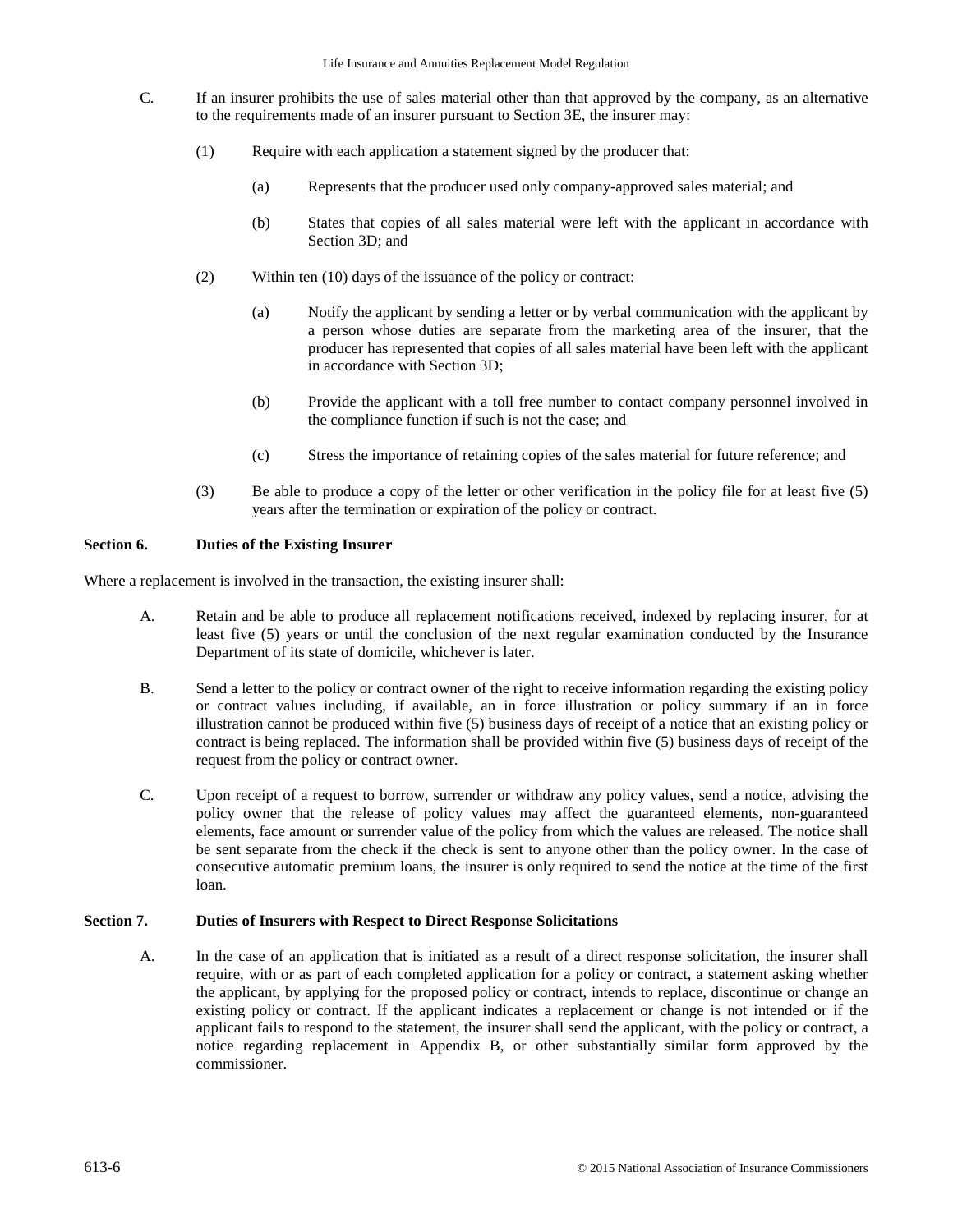- B. If the insurer has proposed the replacement or if the applicant indicates a replacement is intended and the insurer continues with the replacement, the insurer shall:
	- (1) Provide to applicants or prospective applicants with the policy or contract a notice, as described in Appendix C, or other substantially similar form approved by the commissioner. In these instances the insurer may delete the references to the producer, including the producer's signature, and references not applicable to the product being sold or replaced, without having to obtain approval of the form from the commissioner. The insurer's obligation to obtain the applicant's signature shall be satisfied if it can demonstrate that it has made a diligent effort to secure a signed copy of the notice referred to in this paragraph. The requirement to make a diligent effort shall be deemed satisfied if the insurer includes in the mailing a self-addressed postage prepaid envelope with instructions for the return of the signed notice referred to in this section; and
	- (2) Comply with the requirements of Section 5A(2), if the applicant furnishes the names of the existing insurers, and the requirements of Sections 5A(3), 5A(4) and 5B.

# **Section 8. Violations and Penalties**

- A. Any failure to comply with this regulation shall be considered a violation of [cite twisting section of state's unfair trade practices act]. Examples of violations include:
	- (1) Any deceptive or misleading information set forth in sales material;
	- (2) Failing to ask the applicant in completing the application the pertinent questions regarding the possibility of financing or replacement;
	- (3) The intentional incorrect recording of an answer;
	- (4) Advising an applicant to respond negatively to any question regarding replacement in order to prevent notice to the existing insurer; or
	- (5) Advising a policy or contract owner to write directly to the company in such a way as to attempt to obscure the identity of the replacing producer or company.
- B. Policy and contract owners have the right to replace existing life insurance policies or annuity contracts after indicating in or as a part of applications for new coverage that replacement is not their intention; however, patterns of such action by policy or contract owners of the same producer shall be deemed prima facie evidence of the producer's knowledge that replacement was intended in connection with the identified transactions, and these patterns of action shall be deemed *prima facie* evidence of the producer's intent to violate this regulation.
- C. Where it is determined that the requirements of this regulation have not been met the replacing insurer shall provide to the policy owner an in force illustration if available or policy summary for the replacement policy or available disclosure document for the replacement contract and the appropriate notice regarding replacements in Appendix A or C.
- D. Violations of this regulation shall subject the violators to penalties that may include the revocation or suspension of a producer's or company's license, monetary fines and the forfeiture of any commissions or compensation paid to a producer as a result of the transaction in connection with which the violations occurred. In addition, where the commissioner has determined that the violations were material to the sale, the insurer may be required to make restitution, restore policy or contract values and pay interest at [insert reference to a rate set by an applicable statute or regulation] on the amount refunded in cash.

**Drafting Note**: States should consider whether they have the authority to adopt the provisions of Subsection D.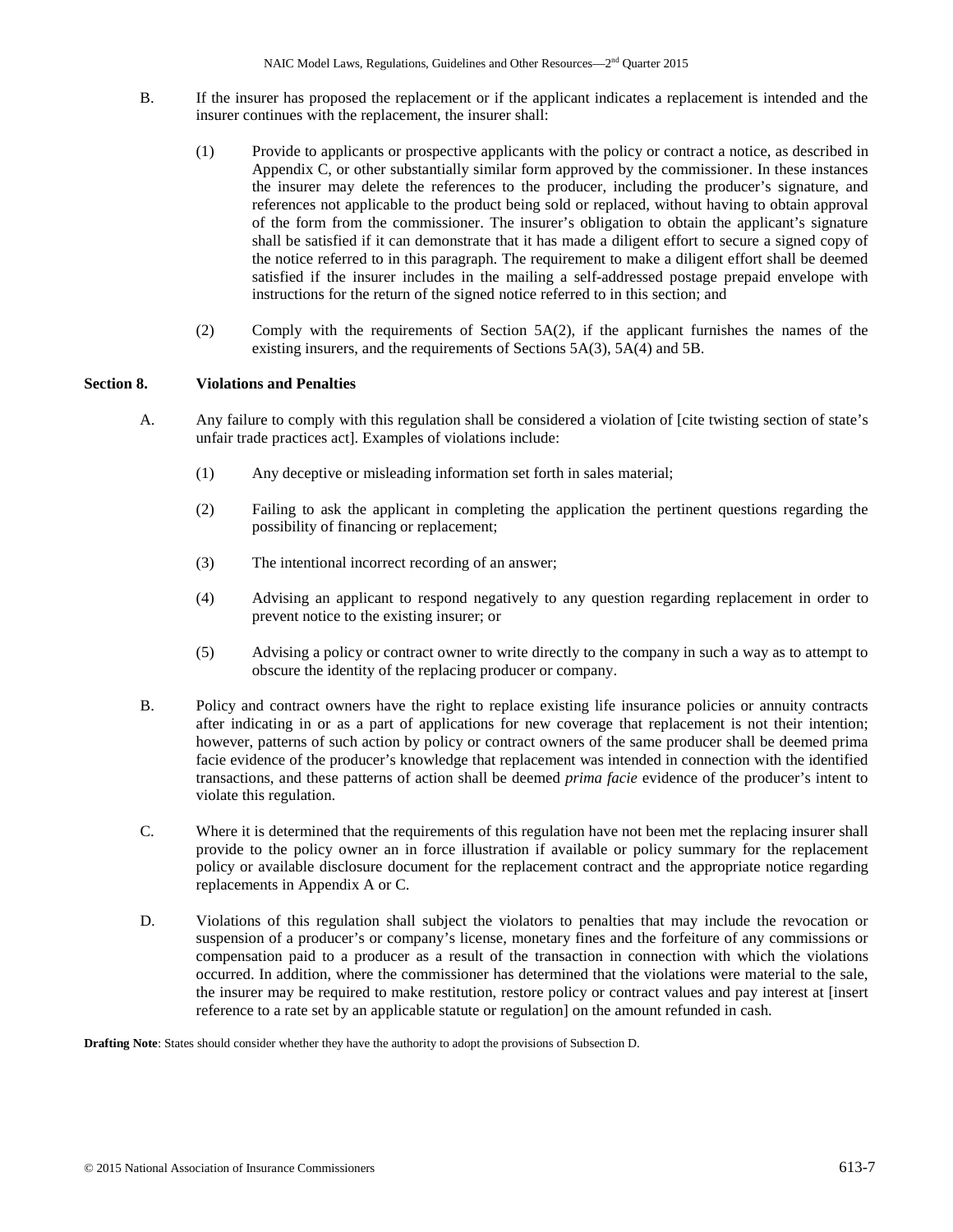### **Section 9. Severability**

If any section or portion of a section of this regulation, or its applicability to any person or circumstances, is held invalid by a court, the remainder of this regulation, or the applicability of its provisions to other persons, shall not be affected.

\_\_\_\_\_\_\_\_\_\_\_\_\_\_\_\_\_\_\_\_\_\_\_\_\_\_

### **Section 10. Effective Date**

This regulation shall be effective [insert date].

*Chronological Summary of Actions (all references are to the Proceedings of the NAIC).*

- *1972 Proc. I 15, 16, 555, 606-607 (amended).*
- *1979 Proc. I 44, 47, 373, 554-555, 557-569 (revised and reprinted).*
- *1984 Proc. II 9, 19-20, 502, 502-506 (amended, renamed and reprinted).*
- *1998 Proc. 2nd Quarter 10-11, 13, 654, 725, 726-735 (replaced with new regulation).*
- *2000 Proc. 1st Quarter 9, 27, 59, 138-147 (amended and reprinted).*
- *2006 Proc. 2nd Quarter 39, 51-54, 321 (amended).*

*2015 Proc. 1st Quarter, Vol. I 117-118, 131-134, 328, 344-350 (amended).*

*<sup>1970</sup> Proc. I 301, 345-350, 379 (adopted).*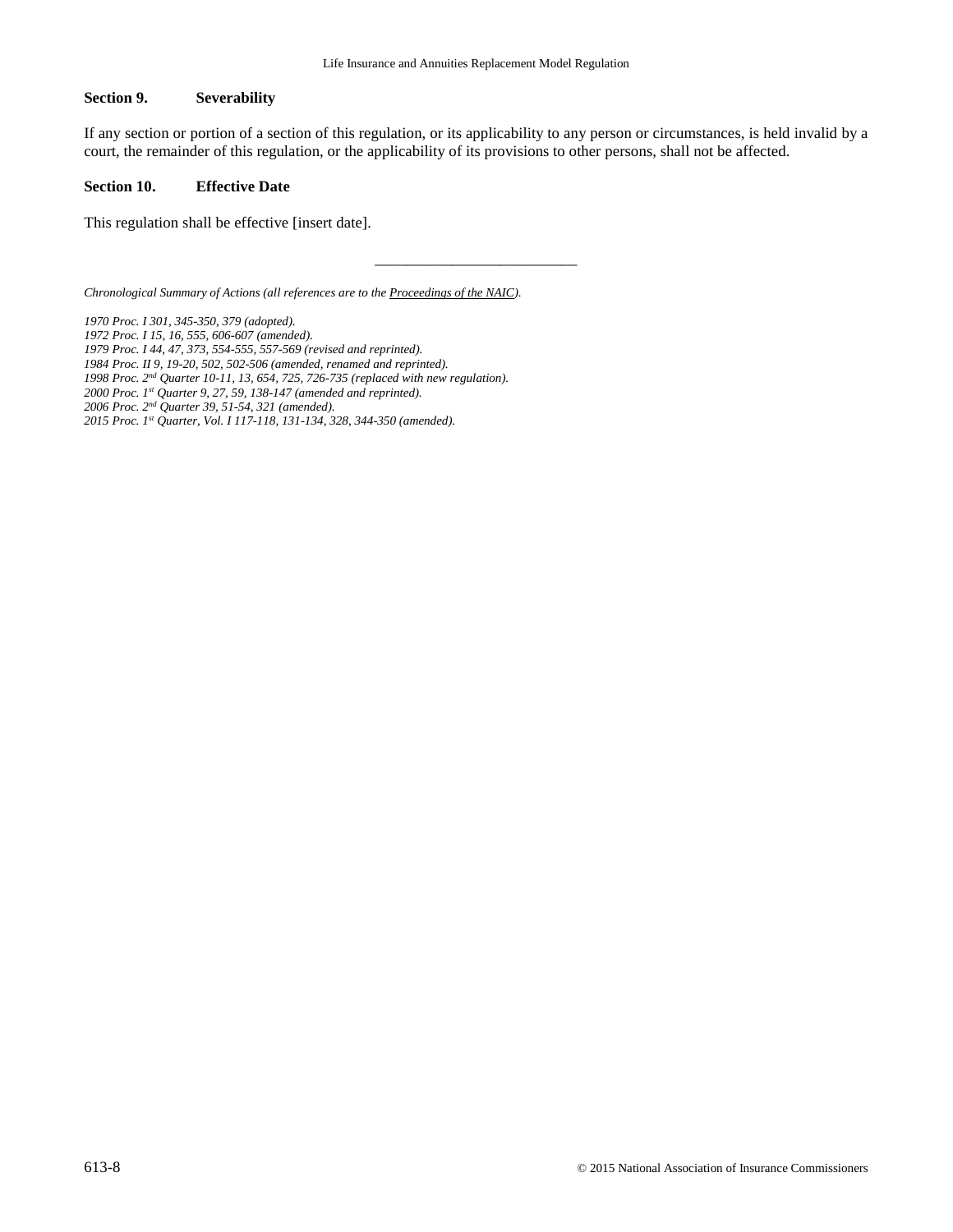#### **APPENDIX A**

### **IMPORTANT NOTICE: REPLACEMENT OF LIFE INSURANCE OR ANNUITIES**

This document must be signed by the applicant and the producer, if there is one, and a copy left with the applicant.

You are contemplating the purchase of a life insurance policy or annuity contract. In some cases this purchase may involve discontinuing or changing an existing policy or contract. If so, a replacement is occurring. Financed purchases are also considered replacements.

A replacement occurs when a new policy or contract is purchased and, in connection with the sale, you discontinue making premium payments on the existing policy or contract, or an existing policy or contract is surrendered, forfeited, assigned to the replacing insurer, or otherwise terminated or used in a financed purchase.

A financed purchase occurs when the purchase of a new life insurance policy involves the use of funds obtained by the withdrawal or surrender of or by borrowing some or all of the policy values, including accumulated dividends, of an existing policy to pay all or part of any premium or payment due on the new policy. A financed purchase is a replacement.

You should carefully consider whether a replacement is in your best interests. You will pay acquisition costs and there may be surrender costs deducted from your policy or contract. You may be able to make changes to your existing policy or contract to meet your insurance needs at less cost. A financed purchase will reduce the value of your existing policy and may reduce the amount paid upon the death of the insured.

We want you to understand the effects of replacements before you make your purchase decision and ask that you answer the following questions and consider the questions on the back of this form.

- 1. Are you considering discontinuing making premium payments, surrendering, forfeiting, assigning to the insurer, or otherwise terminating your existing policy or contract?
- 2. Are you considering using funds from your existing policies or contracts to pay premiums due on the new policy or contract? \_\_\_ YES \_\_\_ NO

If you answered "yes" to either of the above questions, list each existing policy or contract you are contemplating replacing (include the name of the insurer, the insured or annuitant, and the policy or contract number if available) and whether each policy or contract will be replaced or used as a source of financing:

| <b>INSURER</b> | <b>CONTRACT OR</b> | INSURED OR ANNUITANT | REPLACED (R) OR |
|----------------|--------------------|----------------------|-----------------|
| <b>NAME</b>    | POLICY #           |                      | FINANCING (F)   |
|                |                    |                      |                 |

- 1.  $\mathcal{L}$
- 3.

Make sure you know the facts. Contact your existing company or its agent for information about the old policy or contract. If you request one, an in force illustration, policy summary or available disclosure documents must be sent to you by the existing insurer. Ask for and retain all sales material used by the agent in the sales presentation. Be sure that you are making an informed decision.

The existing policy or contract is being replaced because  $\overline{\phantom{a}}$ 

I certify that the responses herein are, to the best of my knowledge, accurate:

Applicant's Signature and Printed Name Date Date Date Date

Producer's Signature and Printed Name Date

I do not want this notice read aloud to me. \_\_\_\_ (Applicants must initial only if they do not want the notice read aloud.) Life Insurance and Annuities Replacement Model Regulation

 $\_$  ,  $\_$  ,  $\_$  ,  $\_$  ,  $\_$  ,  $\_$  ,  $\_$  ,  $\_$  ,  $\_$  ,  $\_$  ,  $\_$  ,  $\_$  ,  $\_$  ,  $\_$  ,  $\_$  ,  $\_$  ,  $\_$  ,  $\_$  ,  $\_$  ,  $\_$  ,  $\_$  ,  $\_$  ,  $\_$  ,  $\_$  ,  $\_$  ,  $\_$  ,  $\_$  ,  $\_$  ,  $\_$  ,  $\_$  ,  $\_$  ,  $\_$  ,  $\_$  ,  $\_$  ,  $\_$  ,  $\_$  ,  $\_$  ,

 $\_$  ,  $\_$  ,  $\_$  ,  $\_$  ,  $\_$  ,  $\_$  ,  $\_$  ,  $\_$  ,  $\_$  ,  $\_$  ,  $\_$  ,  $\_$  ,  $\_$  ,  $\_$  ,  $\_$  ,  $\_$  ,  $\_$  ,  $\_$  ,  $\_$  ,  $\_$  ,  $\_$  ,  $\_$  ,  $\_$  ,  $\_$  ,  $\_$  ,  $\_$  ,  $\_$  ,  $\_$  ,  $\_$  ,  $\_$  ,  $\_$  ,  $\_$  ,  $\_$  ,  $\_$  ,  $\_$  ,  $\_$  ,  $\_$  ,

A replacement may not be in your best interest, or your decision could be a good one. You should make a careful comparison of the costs and benefits of your existing policy or contract and the proposed policy or contract. One way to do this is to ask the company or agent that sold you your existing policy or contract to provide you with information concerning your existing policy or contract. This may include an illustration of how your existing policy or contract is working now and how it would perform in the future based on certain assumptions. Illustrations should not, however, be used as a sole basis to compare policies or contracts. You should discuss the following with your agent to determine whether replacement or financing your purchase makes sense: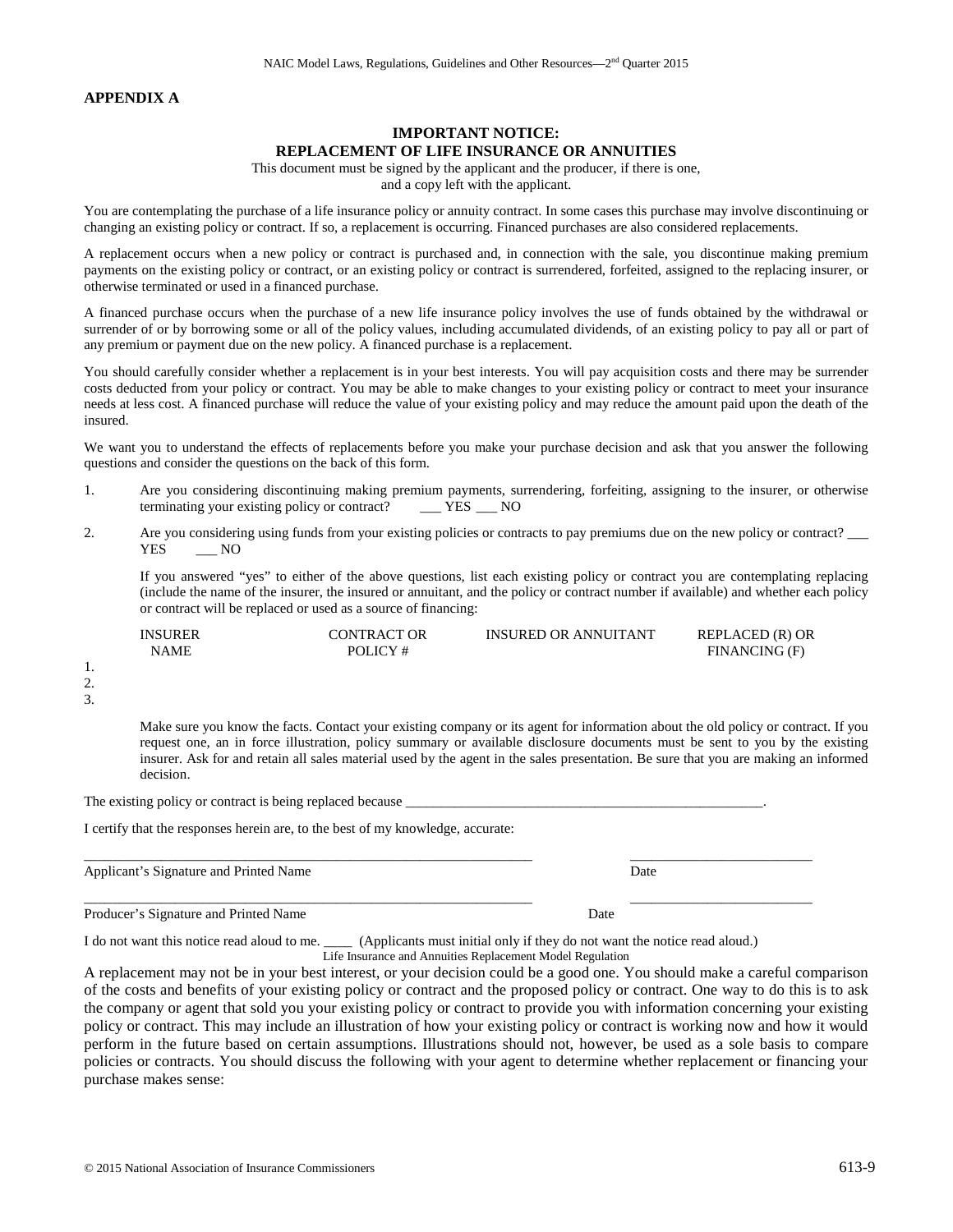Life Insurance and Annuities Replacement Model Regulation

| <b>PREMIUMS:</b>      | Are they affordable?<br>Could they change?<br>You're older—are premiums higher for the proposed new policy?<br>How long will you have to pay premiums on the new policy? On the old policy?                                                                                                                                                             |
|-----------------------|---------------------------------------------------------------------------------------------------------------------------------------------------------------------------------------------------------------------------------------------------------------------------------------------------------------------------------------------------------|
| <b>POLICY VALUES:</b> | New policies usually take longer to build cash values and to pay dividends.<br>Acquisition costs for the old policy may have been paid, you will incur costs for the new one.<br>What surrender charges do the policies have?<br>What expense and sales charges will you pay on the new policy?<br>Does the new policy provide more insurance coverage? |
| <b>INSURABILITY:</b>  | If your health has changed since you bought your old policy, the new one could cost you more, or<br>you could be turned down.<br>You may need a medical exam for a new policy.<br>Claims on most new policies for up to the first two years can be denied based on inaccurate<br>statements.<br>Suicide limitations may begin anew on the new coverage. |

# IF YOU ARE KEEPING THE OLD POLICY AS WELL AS THE NEW POLICY:

How are premiums for both policies being paid? How will the premiums on your existing policy be affected? Will a loan be deducted from death benefits? What values from the old policy are being used to pay premiums?

### IF YOU ARE SURRENDERING AN ANNUITY OR INTEREST SENSITIVE LIFE PRODUCT:

Will you pay surrender charges on your old contract? What are the interest rate guarantees for the new contract? Have you compared the contract charges or other policy expenses?

## OTHER ISSUES TO CONSIDER FOR ALL TRANSACTIONS:

What are the tax consequences of buying the new policy? Is this a tax free exchange? (See your tax advisor.) Is there a benefit from favorable "grandfathered" treatment of the old policy under the federal tax code?

Will the existing insurer be willing to modify the old policy?

How does the quality and financial stability of the new company compare with your existing company?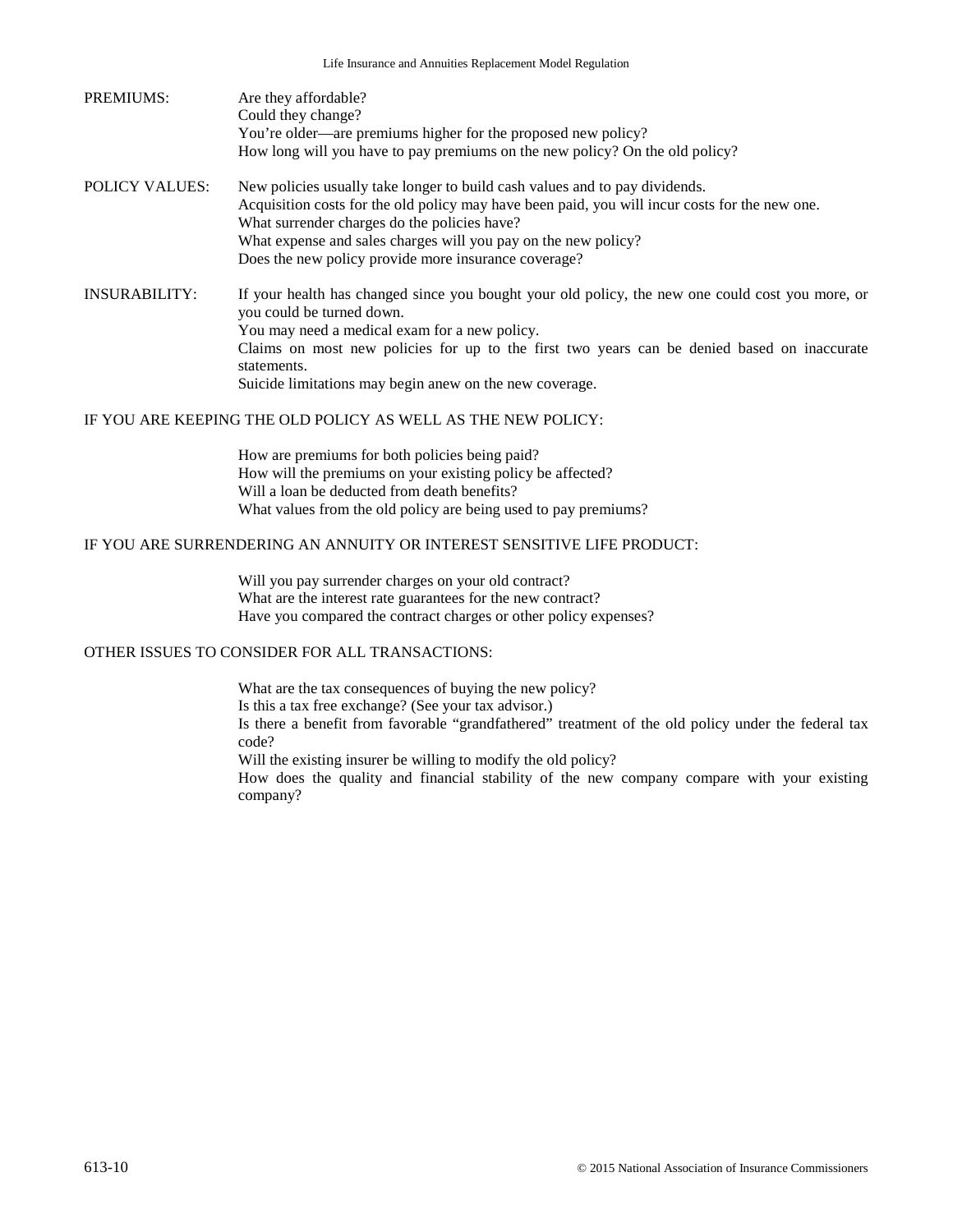### **APPENDIX B**

### **NOTICE REGARDING REPLACEMENT REPLACING YOUR LIFE INSURANCE POLICY OR ANNUITY?**

Are you thinking about buying a new life insurance policy or annuity and discontinuing or changing an existing one? If you are, your decision could be a good one—or a mistake. You will not know for sure unless you make a careful comparison of your existing benefits and the proposed policy or contract's benefits.

Make sure you understand the facts. You should ask the company or agent that sold you your existing policy or contract to give you information about it.

Hear both sides before you decide. This way you can be sure you are making a decision that is in your best interest.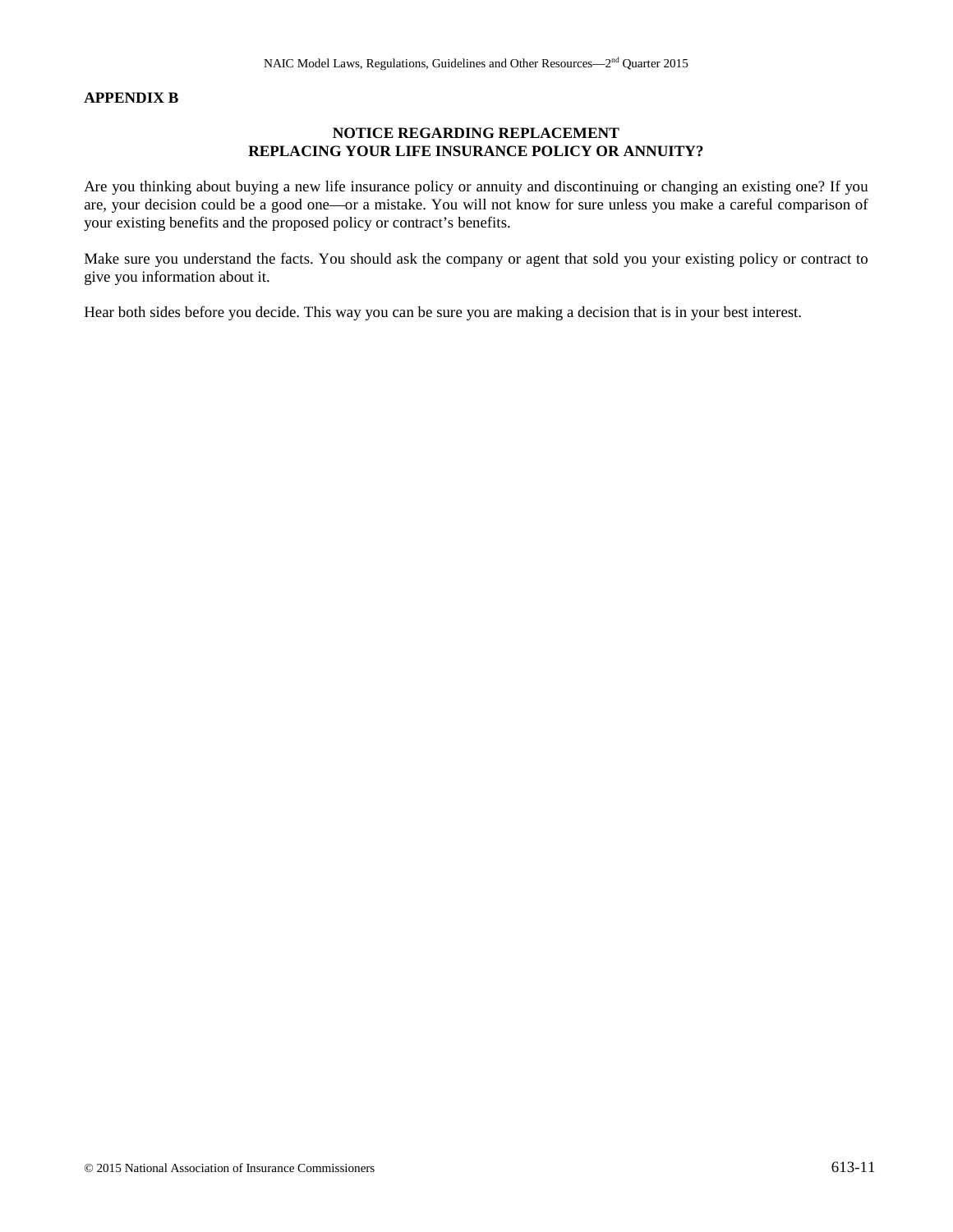### **APPENDIX C**

# **IMPORTANT NOTICE: REPLACEMENT OF LIFE INSURANCE OR ANNUITIES**

You are contemplating the purchase of a life insurance policy or annuity contract. In some cases this purchase may involve discontinuing or changing an existing policy or contract. If so, a replacement is occurring. Financed purchases are also considered replacements.

A replacement occurs when a new policy or contract is purchased and, in connection with the sale, you discontinue making premium payments on the existing policy or contract, or an existing policy or contract is surrendered, forfeited, assigned to the replacing insurer, or otherwise terminated or used in a financed purchase.

A financed purchase occurs when the purchase of a new life insurance policy involves the use of funds obtained by the withdrawal or surrender of or by borrowing some or all of the policy values, including accumulated dividends, of an existing policy, to pay all or part of any premium or payment due on the new policy. A financed purchase is a replacement.

You should carefully consider whether a replacement is in your best interests. You will pay acquisition costs and there may be surrender costs deducted from your policy or contract. You may be able to make changes to your existing policy or contract to meet your insurance needs at less cost. A financed purchase will reduce the value of your existing policy and may reduce the amount paid upon the death of the insured.

We want you to understand the effects of replacements and ask that you answer the following questions and consider the questions on the back of this form.

- 1. Are you considering discontinuing making premium payments, surrendering, forfeiting, assigning to the insurer, or otherwise terminating your existing policy or contract?  $\frac{1}{2}$  YES  $\frac{1}{2}$  NO
- 2. Are you considering using funds from your existing policies or contracts to pay premiums due on the new policy or contract? \_\_\_ YES \_\_\_ NO

Please list each existing policy or contract you are contemplating replacing (include the name of the insurer, the insured, and the policy or contract number if available) and whether each policy or contract will be replaced or used as a source of financing:

|    | <b>INSURER</b><br><b>NAME</b> | CONTRACT OR<br>POLICY# | <b>INSURED</b><br>OR ANNUITANT | REPLACED (R) OR<br>FINANCING (F) |
|----|-------------------------------|------------------------|--------------------------------|----------------------------------|
| ı. |                               |                        |                                |                                  |
| ۷. |                               |                        |                                |                                  |
| 3. |                               |                        |                                |                                  |

Make sure you know the facts. Contact your existing company or its agent for information about the old policy or contract. If you request one, an in force illustration, policy summary or available disclosure documents must be sent to you by the existing insurer. Ask for and retain all sales material used by the agent in the sales presentation. Be sure that you are making an informed decision.

\_\_\_\_\_\_\_\_\_\_\_\_\_\_\_\_\_\_\_\_\_\_\_\_\_\_\_\_\_\_\_\_\_\_\_\_\_\_\_\_\_\_\_\_\_\_\_\_\_\_\_\_\_\_\_\_\_\_\_\_\_\_\_\_\_\_\_\_\_\_\_\_\_\_\_\_ \_\_\_\_\_\_\_\_\_\_\_\_\_\_

I certify that the responses herein are, to the best of my knowledge, accurate:

Applicant's Signature and Printed Name Date by the United States of the Date Date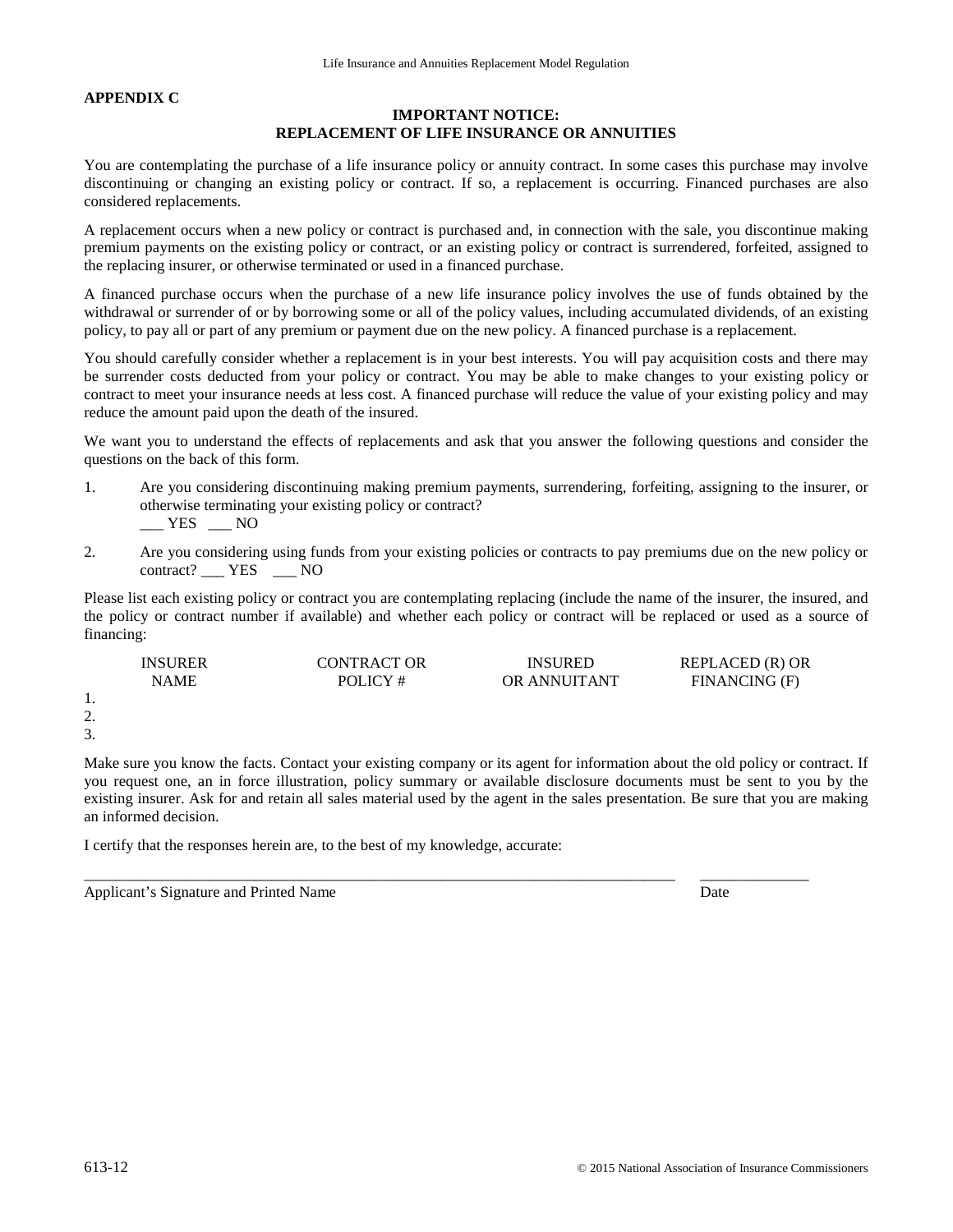A replacement may not be in your best interest, or your decision could be a good one. You should make a careful comparison of the costs and benefits of your existing policy or contract and the proposed policy or contract. One way to do this is to ask the company or agent that sold you your existing policy or contract to provide you with information concerning your existing policy or contract. This may include an illustration of how your existing policy or contract is working now and how it would perform in the future based on certain assumptions. Illustrations should not, however, be used as a sole basis to compare policies or contracts. You should discuss the following with your agent to determine whether replacement or financing your purchase makes sense:

| <b>PREMIUMS:</b>     | Are they affordable?<br>Could they change?<br>You're older—are premiums higher for the proposed new policy?                                                                                                                                                                                                                                             |
|----------------------|---------------------------------------------------------------------------------------------------------------------------------------------------------------------------------------------------------------------------------------------------------------------------------------------------------------------------------------------------------|
|                      | How long will you have to pay premiums on the new policy? On the old policy?                                                                                                                                                                                                                                                                            |
| POLICY VALUES:       | New policies usually take longer to build cash values and to pay dividends.<br>Acquisition costs for the old policy may have been paid, you will incur costs for the new one.<br>What surrender charges do the policies have?<br>What expense and sales charges will you pay on the new policy?<br>Does the new policy provide more insurance coverage? |
| <b>INSURABILITY:</b> | If your health has changed since you bought your old policy, the new one could cost you more, or<br>you could be turned down.<br>You may need a medical exam for a new policy.<br>Claims on most new policies for up to the first two years can be denied based on inaccurate<br>statements.<br>Suicide limitations may begin anew on the new coverage. |

## IF YOU ARE KEEPING THE OLD POLICY AS WELL AS THE NEW POLICY:

How are premiums for both policies being paid? How will the premiums on your existing policy be affected? Will a loan be deducted from death benefits? What values from the old policy are being used to pay premiums?

# IF YOU ARE SURRENDERING AN ANNUITY OR INTEREST SENSITIVE LIFE PRODUCT:

Will you pay surrender charges on your old contract? What are the interest rate guarantees for the new contract? Have you compared the contract charges or other policy expenses?

# OTHER ISSUES TO CONSIDER FOR ALL TRANSACTIONS:

What are the tax consequences of buying the new policy? Is this a tax free exchange? (See your tax advisor.) Is there a benefit from favorable "grandfathered" treatment of the old policy under the federal tax code? Will the existing insurer be willing to modify the old policy?

How does the quality and financial stability of the new company compare with your existing company?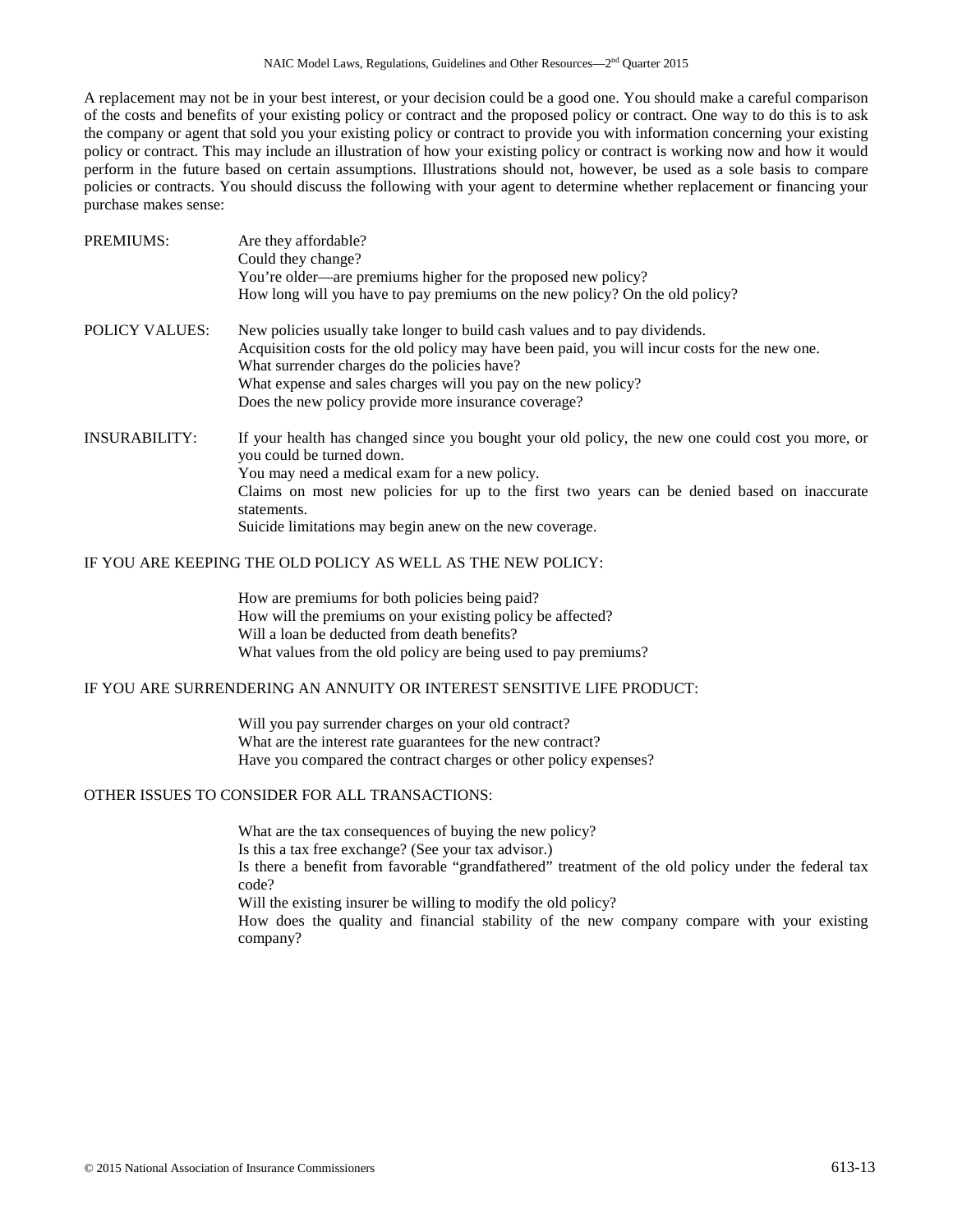Life Insurance and Annuities Replacement Model Regulation

This page is intentionally left blank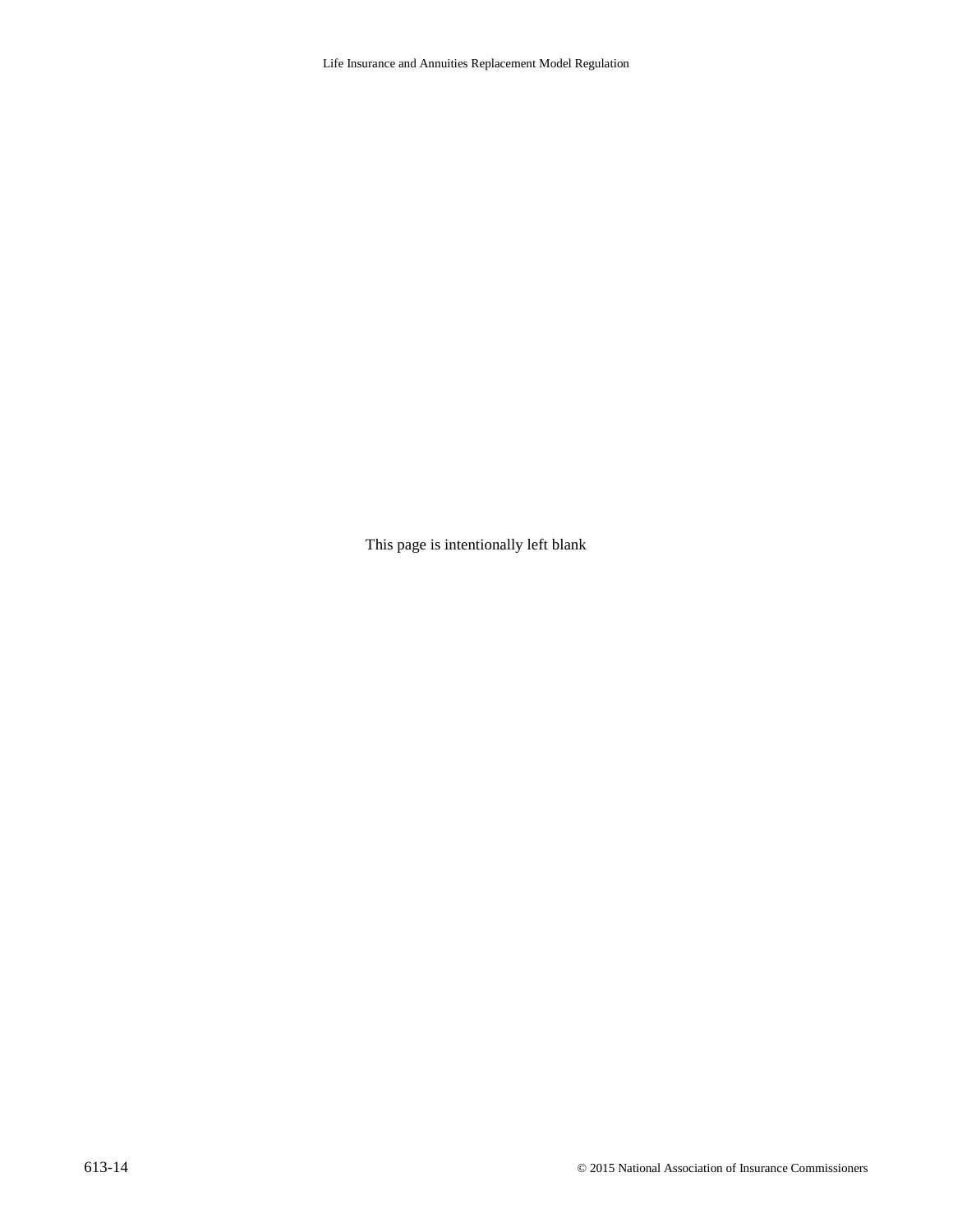**This chart is intended to provide readers with additional information to more easily access state statutes, regulations, bulletins or administrative rulings related to the NAIC model. Such guidance provides readers with a starting point from which they may review how each state has addressed the model and the topic being covered. The NAIC Legal Division has reviewed each state's activity in this area and has determined whether the citation most appropriately fits in the Model Adoption column or Related State Activity column based on the definitions listed below. The NAIC's interpretation may or may not be shared by the individual states or by interested readers.** 

**This chart does not constitute a formal legal opinion by the NAIC staff on the provisions of state law and should not be relied upon as such. Nor does this state page reflect a determination as to whether a state meets any applicable accreditation standards. Every effort has been made to provide correct and accurate summaries to assist readers in locating useful information. Readers should consult state law for further details and for the most current information**.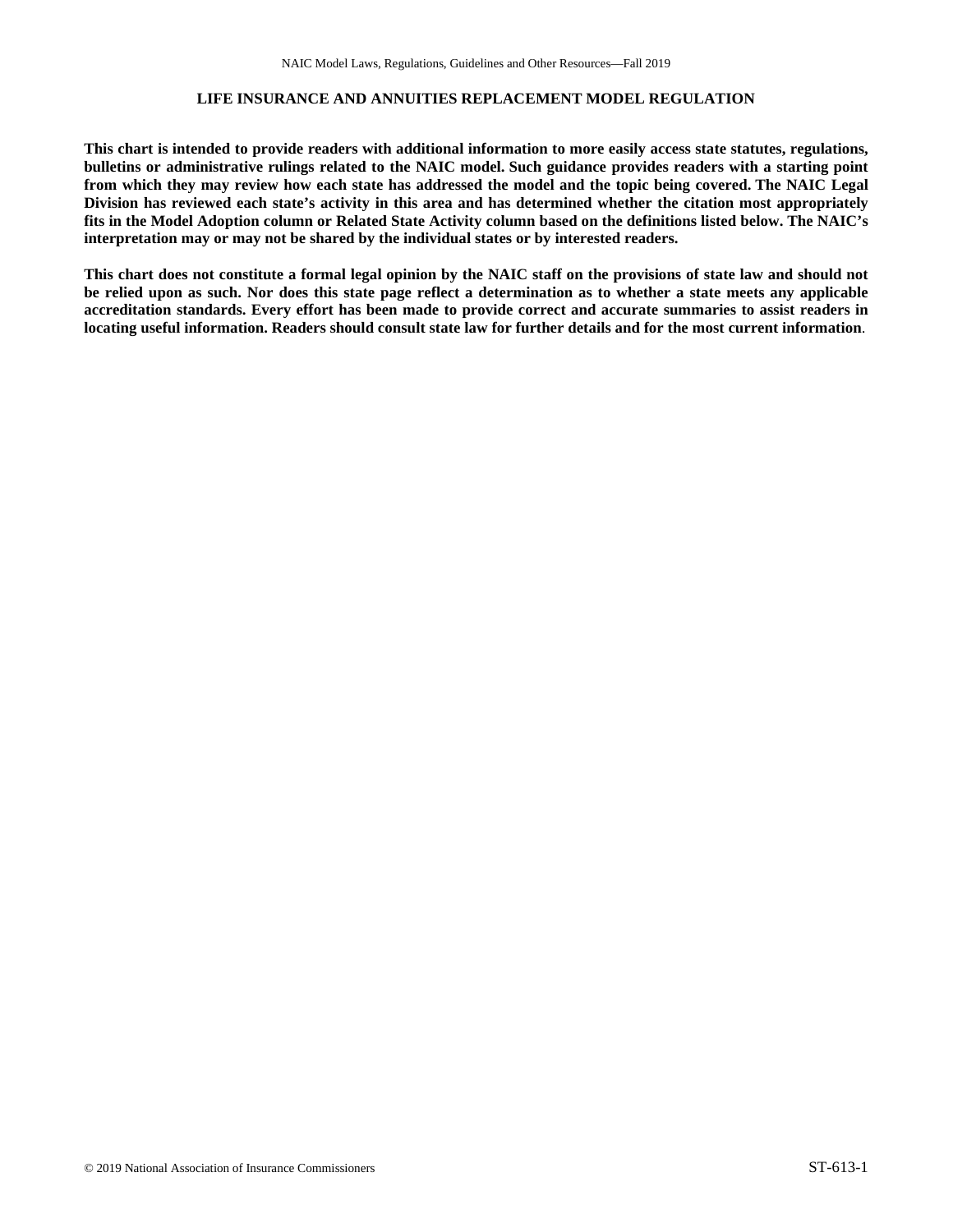This page is intentionally left blank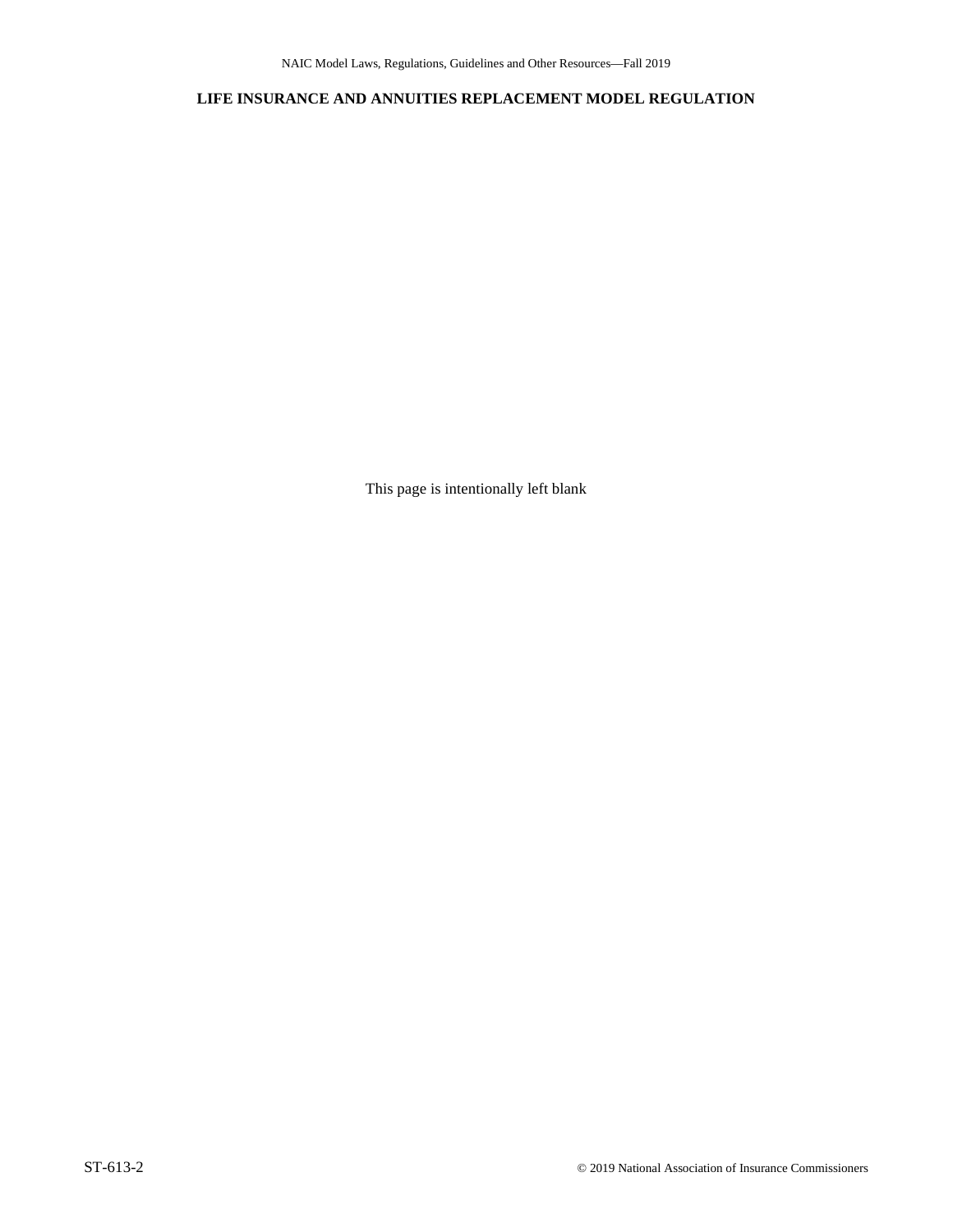### **KEY:**

**MODEL ADOPTION**: States that have citations identified in this column adopted the most recent version of the NAIC model in a **substantially similar manner**. This requires states to adopt the model in its entirety but does allow for variations in style and format. States that have adopted portions of the current NAIC model will be included in this column with an explanatory note.

**RELATED STATE ACTIVITY**: Examples of Related State Activity include but are not limited to: older versions of the NAIC model, statutes or regulations addressing the same subject matter, or other administrative guidance such as bulletins and notices. States that have citations identified in this column **only** (and nothing listed in the Model Adoption column) have **not** adopted the most recent version of the NAIC model in a **substantially similar manner.**

**NO CURRENT ACTIVITY:** No state activity on the topic as of the date of the most recent update. This includes states that have repealed legislation as well as states that have never adopted legislation.

**\*Model Adoption refers to the 2000 version of the model. States that have citations identified in the Model Adoption column have laws substantially similar to the NAIC's 2000 version of the model regulation.**

| <b>NAIC MEMBER</b> | <b>MODEL ADOPTION</b>                                                                                                                                        | <b>RELATED STATE ACTIVITY</b>                                                                                         |
|--------------------|--------------------------------------------------------------------------------------------------------------------------------------------------------------|-----------------------------------------------------------------------------------------------------------------------|
| Alabama            | ALA, ADMIN, CODE r. 482-1-133-.01 to<br>482-1-133-.11 (2005/2008).                                                                                           |                                                                                                                       |
| Alaska             | ALASKA ADMIN. CODE tit. 3, §§ 26.790 to<br>26.819 (2008) (portions of model).                                                                                |                                                                                                                       |
| American Samoa     | NO CURRENT ACTIVITY                                                                                                                                          |                                                                                                                       |
| Arizona            | ARIZ. REV. STAT. ANN. §§ 20-1241 to<br>20-1241.09 (2003/2010); ARIZ. ADMIN. CODE<br>§ 20-6-212 (1983/2007) (adopted NAIC<br>replacement forms by reference). |                                                                                                                       |
| Arkansas           | 054.00.97 ARK. CODE R. §§ 1 to 11; Apps. A<br>to C (2010).                                                                                                   | ARK. CODE ANN. § 23-66-307 (1987/2009);<br>BULLETIN 8-2004 (2004); BULLETIN 8-2009<br>(2009); BULLETIN 1-2010 (2010). |
| California         |                                                                                                                                                              | CAL. INS. CODE §§ 10509 to 10509.9<br>$(1990/2017)$ (previous version of model).                                      |
| Colorado           | 3 COLO. CODE REGS. §§ 702-4:4-1-4; Apps. A<br>to C (1972/2019).                                                                                              |                                                                                                                       |
| Connecticut        | CONN. AGENCIES REGS. §§ 38A-435-1 to<br>435-8 (2013).                                                                                                        |                                                                                                                       |
| Delaware           |                                                                                                                                                              | DEL. CODE REGS. tit. 18, § 1204 (1984/2003)<br>(previous version of model).                                           |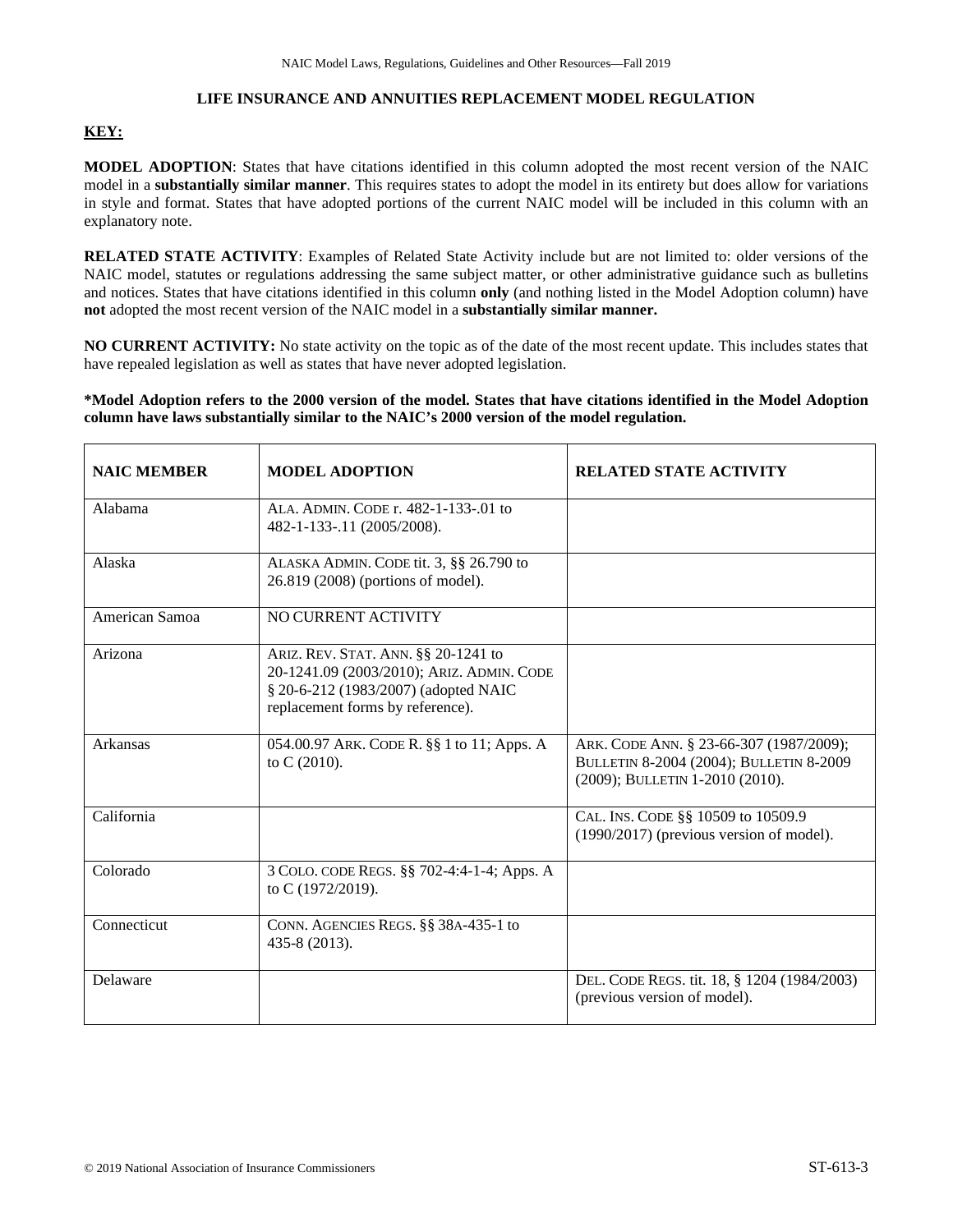| <b>NAIC MEMBER</b>   | <b>MODEL ADOPTION</b>                                                           | <b>RELATED STATE ACTIVITY</b>                                                                                            |
|----------------------|---------------------------------------------------------------------------------|--------------------------------------------------------------------------------------------------------------------------|
| District of Columbia | NO CURRENT ACTIVITY                                                             |                                                                                                                          |
| Florida              |                                                                                 | FLA. ADMIN. CODE ANN. r. §§ 69B-151.001 to<br>69B-151.202 (1981/2018) (portions of model)<br>Memorandum 2010-007 (2010). |
| Georgia              |                                                                                 | GA. COMP. R. & REGS. 120-2-24 (1972/2007)<br>(portions of previous version of model).                                    |
| Guam                 | NO CURRENT ACTIVITY                                                             |                                                                                                                          |
| Hawaii               | HAWAII. REV. STAT. §§ 431:10D-501 to<br>431:10D-509 (2001/2008).                |                                                                                                                          |
| Idaho                |                                                                                 | IDAHO ADMIN. CODE r.18.01.41 (1983/1993)<br>(previous version of model).                                                 |
| Illinois             |                                                                                 | ILL. ADMIN. CODE tit. 50, §§ 917.20 to<br>917.110 (1970/2002) (portions of previous<br>version of model).                |
| Indiana              |                                                                                 | 760 IND. ADMIN. CODE 1-16.1-1 to<br>1-16.1-13.5 (2007/2013) (previous version of<br>model).                              |
| Iowa                 | IOWA ADMIN. CODE r. 191-16.21 to 191-16.30<br>(1983/2002).                      | BULLETIN 2009-4 (2009).                                                                                                  |
| Kansas               |                                                                                 | KAN. ADMIN. REGS. § 40-2-12 (1971/1993)<br>(previous version of model).                                                  |
| Kentucky             | 806 KY. ADMIN. REGS. 12:080 (1983/2005).                                        | KY. REV. STAT. ANN. § 304.12-030<br>(1970/2010) (portions of model); Advisory<br>Opinion 2014-2 (2014).                  |
| Louisiana            | LA. ADMIN. CODE §§ 37:XIII.8901 to<br>37:XIII.8925 (Regulation 70) (2000/2002). |                                                                                                                          |
| Maine                | 02-031 ME. CODE R. ch. 919, §§ 1 to 10<br>(2007).                               |                                                                                                                          |
| Maryland             | MD. CODE REGS. 31.09.05.01 to 31.09.05.12<br>(1962/2018).                       |                                                                                                                          |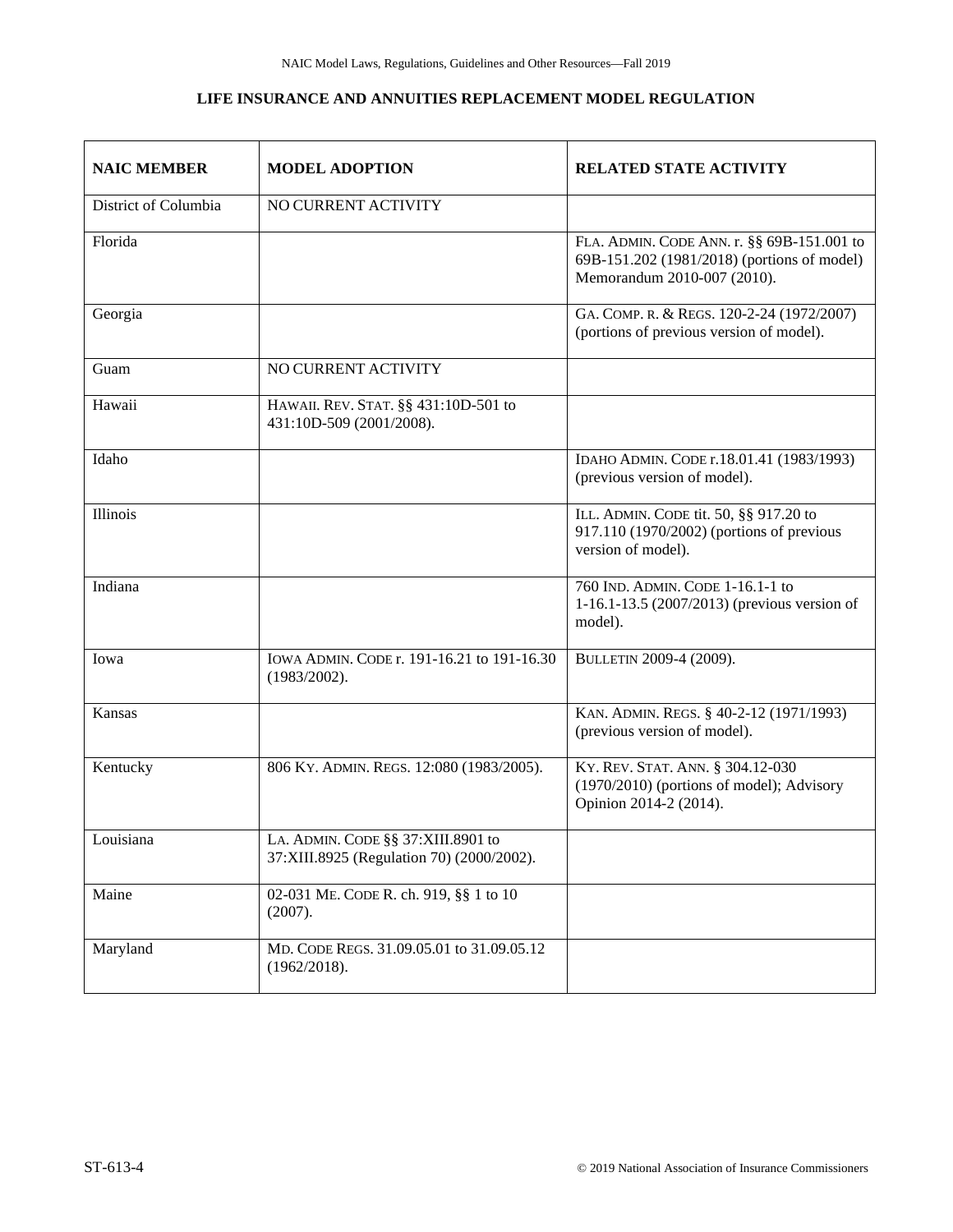| <b>NAIC MEMBER</b> | <b>MODEL ADOPTION</b>                                                              | <b>RELATED STATE ACTIVITY</b>                                                                                                                                                                      |
|--------------------|------------------------------------------------------------------------------------|----------------------------------------------------------------------------------------------------------------------------------------------------------------------------------------------------|
| Massachusetts      |                                                                                    | 211 MASS. CODE REGS. 34.01 to 34.09 (1987)<br>(previous version of model).                                                                                                                         |
| Michigan           |                                                                                    | MICH. ADMIN. CODE r. 500.601 to 500.606<br>$(1971/1984)$ (previous version of model).                                                                                                              |
| Minnesota          |                                                                                    | MINN. STAT. §§ 61A.53 to 61A.60<br>(1996/2009) (different replacement notice;<br>previous version of model).                                                                                       |
| Mississippi        | 19-2:14 MISS. CODE R. §§ 01-13 (2012).                                             |                                                                                                                                                                                                    |
| Missouri           | MO. CODE REGS. ANN. tit. 20, § 400-5.400<br>(1979/2016) (includes 2015 amendment). |                                                                                                                                                                                                    |
| Montana            | MONT. ADMIN. R. 6.6.301 to 6.6.313<br>(1978/2017).                                 | MONT. ADMIN. R. 33-20-105 (1959/2005).                                                                                                                                                             |
| Nebraska           | 210 NEB. CODE R. § 19 (1984/2008).                                                 | BULLETIN CB-56 (Amended #2) (2010).                                                                                                                                                                |
| Nevada             |                                                                                    | NEV. ADMIN. CODE §§ 686A.510 to 686A.577<br>(1980/2006) (previous version of model);<br>BULLETIN 2008-007 (2008).                                                                                  |
| New Hampshire      | N.H. CODE R. INS. 302.01 to 302.10; Apps. A<br>to C (2001/2017).                   |                                                                                                                                                                                                    |
| New Jersey         | N.J. ADMIN. CODE §§ 11:4-2.1 to 11:4-2.9;<br>Apps. A to C (1972/2019).             |                                                                                                                                                                                                    |
| New Mexico         | N.M. CODE R. §§ 13.9.6.1 to 13.9.6.16<br>(1997/2016).                              |                                                                                                                                                                                                    |
| New York           |                                                                                    | N.Y. COMP. CODES R. & REGS. tit. 11, §§ 51.1<br>to 51.8; Apps. 10A, 10B, 10C and 11<br>(Regulation 60) (1998/2015)<br>(some similarities to NAIC model);<br>Gen. Counsel Opinion 5-30-2006 (2006). |
| North Carolina     | 11 N.C. ADMIN. CODE 12.0601 to 12.0612<br>(1985/2004).                             |                                                                                                                                                                                                    |
| North Dakota       | NO CURRENT ACTIVITY                                                                |                                                                                                                                                                                                    |
| Northern Marianas  | NO CURRENT ACTIVITY                                                                |                                                                                                                                                                                                    |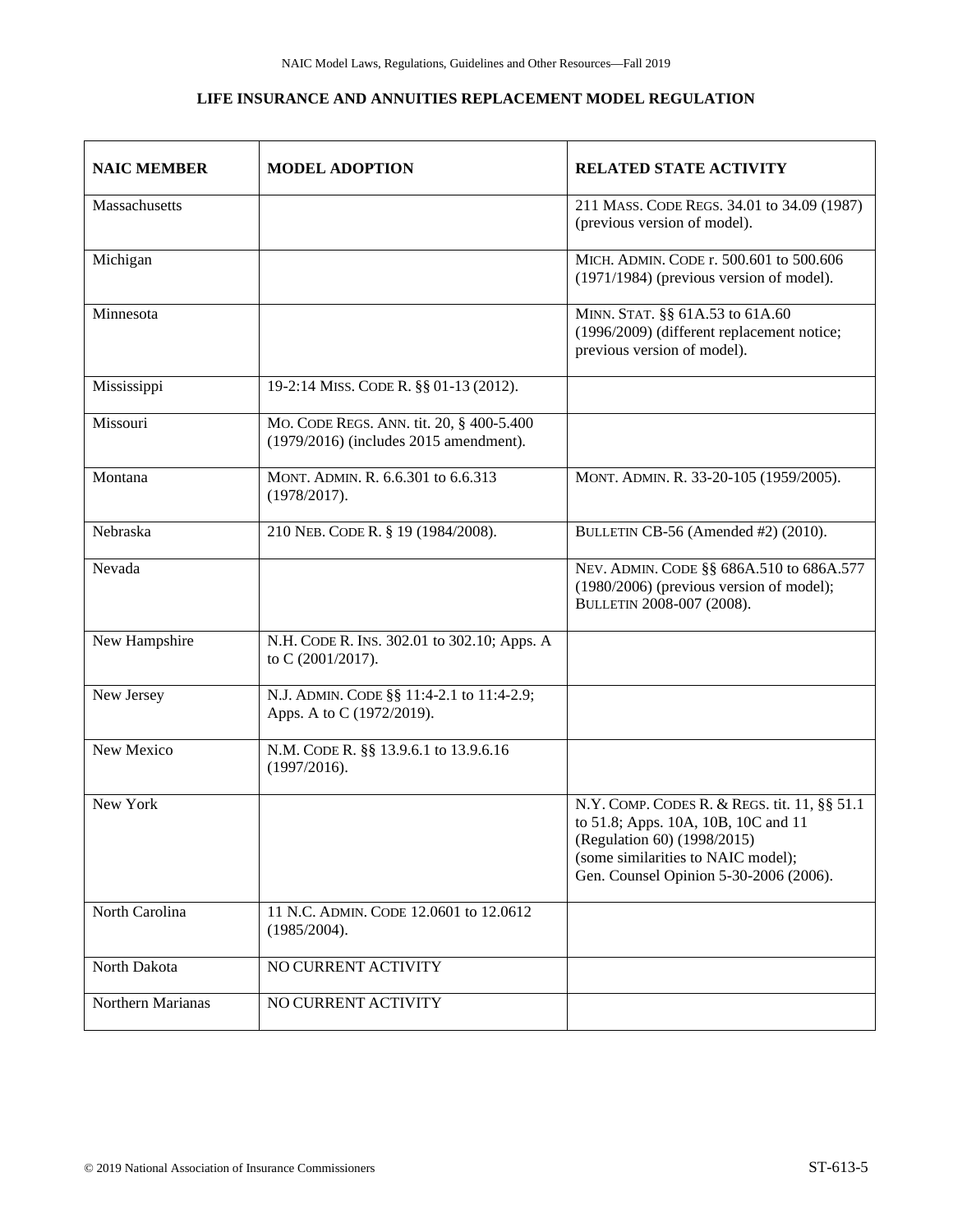| <b>NAIC MEMBER</b> | <b>MODEL ADOPTION</b>                                                                            | <b>RELATED STATE ACTIVITY</b>                                                                                                                    |
|--------------------|--------------------------------------------------------------------------------------------------|--------------------------------------------------------------------------------------------------------------------------------------------------|
| Ohio               | ОНЮ АДМІ СОДЕ § 3901-6-05 (1983/2019).                                                           |                                                                                                                                                  |
| Oklahoma           |                                                                                                  | OKLA. STAT. ANN. tit. 36, §§ 4031 to 4038<br>(1983/1984).                                                                                        |
| Oregon             | OR. ADMIN. R. 836-80-0001 to 836-80-0043<br>(1968/2008).                                         |                                                                                                                                                  |
| Pennsylvania       |                                                                                                  | 31 PA. CODE §§ 81.1 to 81.9; Apps. A to B<br>(1986) (previous version of model); 40 PA.<br>STAT. ANN. § 625-9(1921/1996).                        |
| Puerto Rico        |                                                                                                  | P.R. RULE XLII (1957).                                                                                                                           |
| Rhode Island       | 230 R.I. CODE R. §§ 20-25-4.1 to 20-25-4.11<br>(2018) (includes 2015 amendment).                 |                                                                                                                                                  |
| South Carolina     | S.C. CODE ANN. REGS. 69-12.1 (1986/2009).                                                        |                                                                                                                                                  |
| South Dakota       |                                                                                                  | S.D. ADMIN. R. 20:06:08:49 to 20:06:08:65<br>$(1989/2012)$ (portions of previous version of<br>model).                                           |
| Tennessee          |                                                                                                  | TENN. COMP. R. & REGS. 0780-1-24 (1985)<br>(previous version of model).                                                                          |
| Texas              |                                                                                                  | TEX. INS. CODE ANN. §§ 1114.001 to 1114.007<br>$(2007/2011)$ (portions of model);<br>28 TEX. ADMIN. CODE §§ 3.9501 to 3.9506<br>(2007) (notice). |
| Utah               | UTAH ADMIN. CODE r. 590-93-1 to 590-93-12<br>(1984/2013).                                        |                                                                                                                                                  |
| Vermont            | VT. ADMIN. CODE §§ 4-3-43:1 to 4-3-43:10<br>(Regulation I-2001-03); Apps. A to C<br>(1989/2002). |                                                                                                                                                  |
| Virgin Islands     | NO CURRENT ACTIVITY                                                                              |                                                                                                                                                  |
| Virginia           | 14 VA. ADMIN. CODE §§ 5-30-10 to 5-30-90<br>(1982/2008).                                         |                                                                                                                                                  |
| Washington         |                                                                                                  | WASH. ADMIN. CODE 284-23-400 to<br>284-23-485 (1980/2010) (previous version of<br>model).                                                        |
| West Virginia      | W. VA. CODE R. §§ 114-8-1 to 114-8-9; Apps.<br>A to C (1970/2008).                               |                                                                                                                                                  |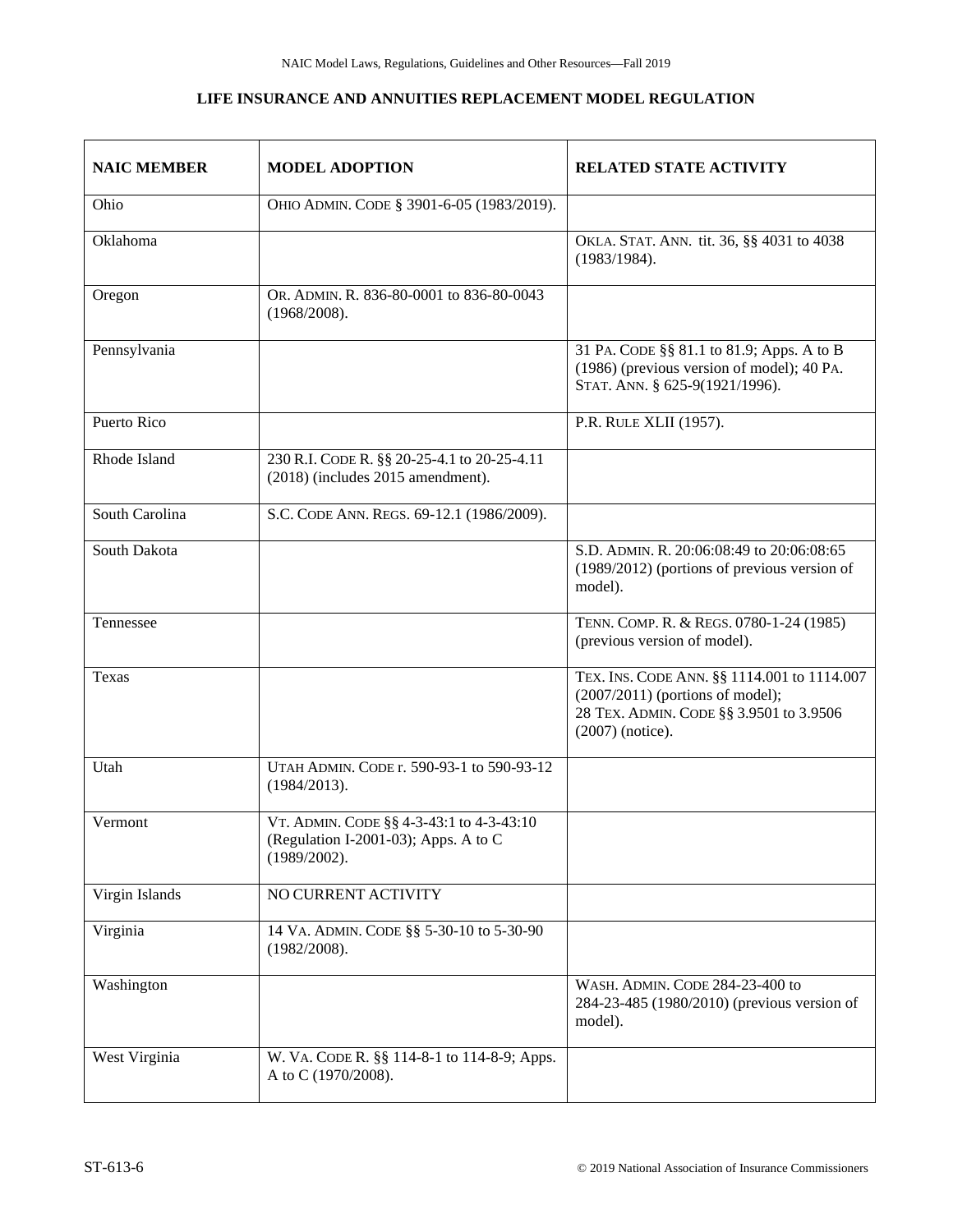| <b>NAIC MEMBER</b> | <b>MODEL ADOPTION</b>                     | <b>RELATED STATE ACTIVITY</b> |
|--------------------|-------------------------------------------|-------------------------------|
| Wisconsin          | WIS. ADMIN. CODE INS. § 2.07 (1972/2009). | BULLETIN 9-29-2009 (2009).    |
| Wyoming            |                                           |                               |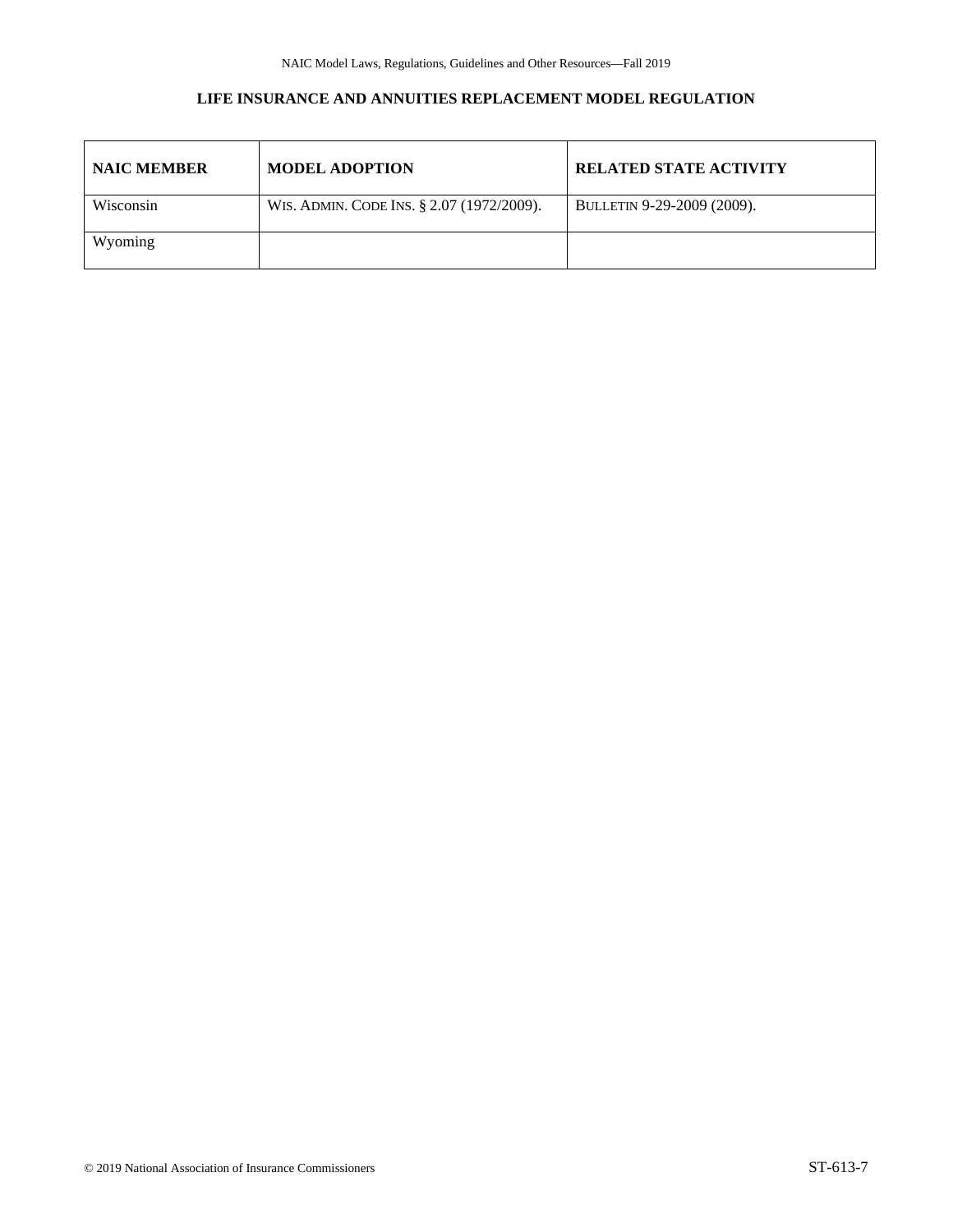This page is intentionally left blank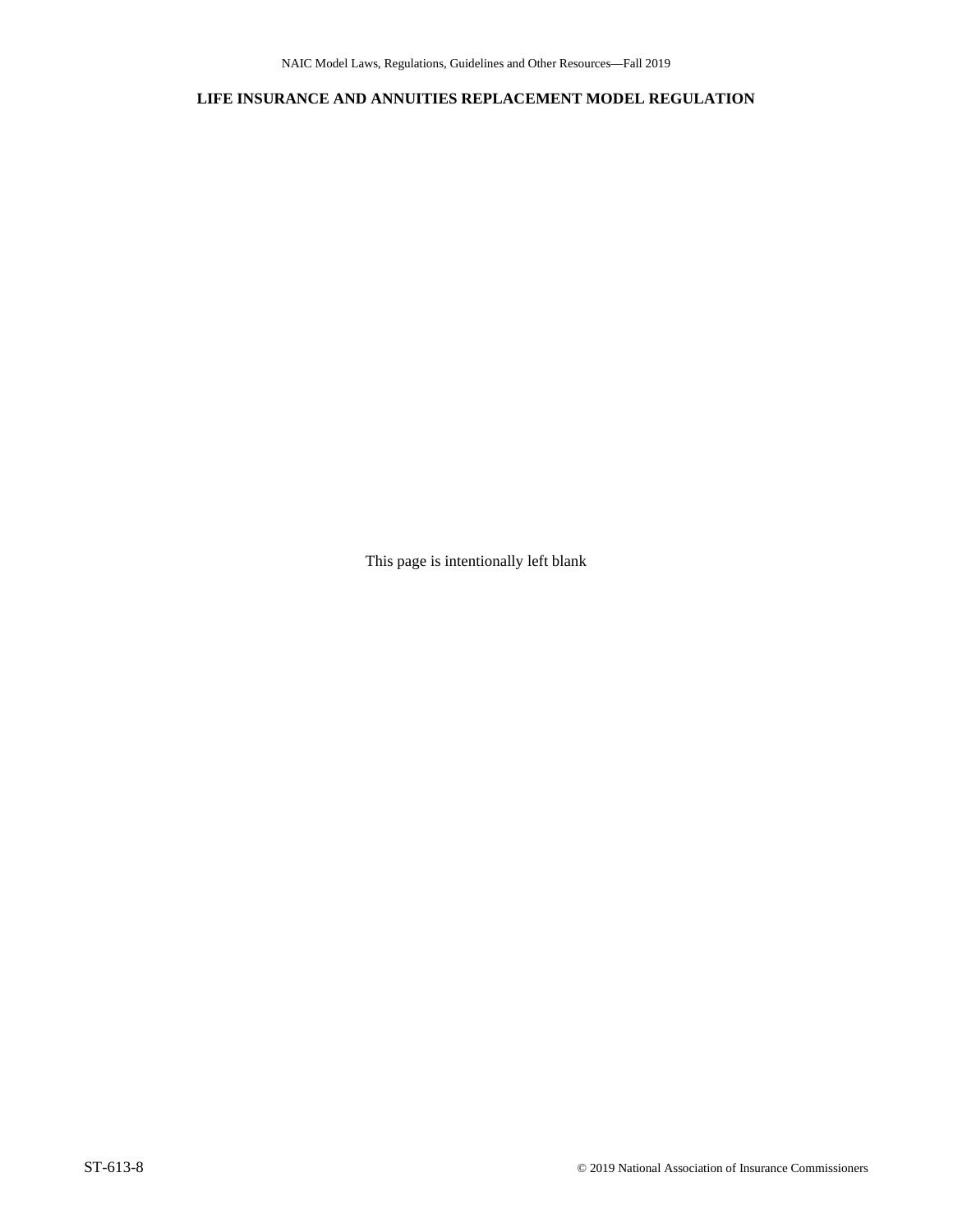#### **Proceeding Citations**

Cited to the Proceedings of the NAIC

#### **Section 1. Purpose and Scope**

When the model was initially drafted it contained only provisions regarding replacement of life insurance. Comments from several insurance departments indicated that replacement of annuities and accident and health insurance should be included in discussions for possible inclusion in the regulation. **1969 Proc. II 825**.

A. The preamble to the first draft of the regulation indicated concern over the harmful and adverse effects upon policyholders and upon the life insurance industry generally, of the increasing replacement of existing policies of life insurance. While an individual replacement may not be contrary to public interest, it becomes so when it is accomplished improperly. Although in some instances it may be to the advantage of the policyholder to lapse or surrender an existing policy of permanent life insurance and replace it with new life insurance, ordinarily it is not in the interest of the insured. **1969 Proc. II 826**.

The three main objectives the drafters of this regulation tried to accomplish were: (1) Providing the policyholder with complete and accurate information concerning all aspects of the transaction, including a comparison statement and a notice to policyholders giving advice with respect to replacement, (2) Providing that the policyholder shall receive such information in the form of written documents, and (3) Placing on the insurer and its representatives the responsibility for ascertaining that the insurer does in fact receive such information in writing and that each insurer that has a policy in place which is to be affected is advised that a replacement is contemplated and has an opportunity to comment on all information pertinent to the sale of a replacement policy. **1969 Proc. II 826**.

By 1976 members of the life insurance subcommittee had some reservations about the replacement regulation and whether it was serving its purpose. Some even suggested eliminating the regulation because it may act as a "license to steal," or at least drastically overhauling the model. The committee suggested it was used by the professional twister and provided him with a defense in case his sales techniques were questioned. **1976 Proc. II 544**.

By the end of that year a task force had been appointed to review the regulation and, if improvement was required, to draft a replacement. The newly drafted model emphasized disclosure. The task force goal was to require the disclosure of all pertinent facts concerning the sale of new life insurance including the status of the policy subject to replacement. Timely disclosure was also made a priority. The task force favored some type of cost disclosure, but was unable to develop any formula which would be appropriate for cost comparison in replacement situations. **1977 Proc. I 611**.

An industry advisory committee was appointed and at their organizational meeting they made two decisions: (1) Replacements cannot by prohibited because of such legal principles as freedom of contract and should not be prohibited in any event since there are instances where it would benefit an insured to replace an existing policy with a new one, and (2) Replacements should be subject to regulatory disclosure standards since the transaction can be complicated and unfair trade practice can arise, and the buyer should have the benefit of all relevant and useful information about the policies involved before making a decision. **1978 Proc. I 502**.

The revised regulation adopted in 1978 differed significantly from the earlier regulation. Its provisions focused on demanding that all pertinent information be fully disclosed to the buyer in a fair and accurate manner, and provided ample time to review the information before making a final decision. This purpose differed significantly from the original regulation, the purpose of which had been to establish minimum standards of conduct to be observed. **1978 Proc. I 502**.

In 1982 a committee was again charged with the task of evaluating the replacement regulation. Concern was expressed that the existing regulation did not meet the needs of the public. In addition none of the disclosure requirements properly or adequately handled annuity policies. **1982 Proc. II 357**.

In 1997 a working group began consideration of amendments to the model regulation. The chair drew up a list of proposed amendments, which were considered over the next months. the version adopted in 1998 made few changes to Section 1. **1997 Proc. 1st Quarter 679-680**.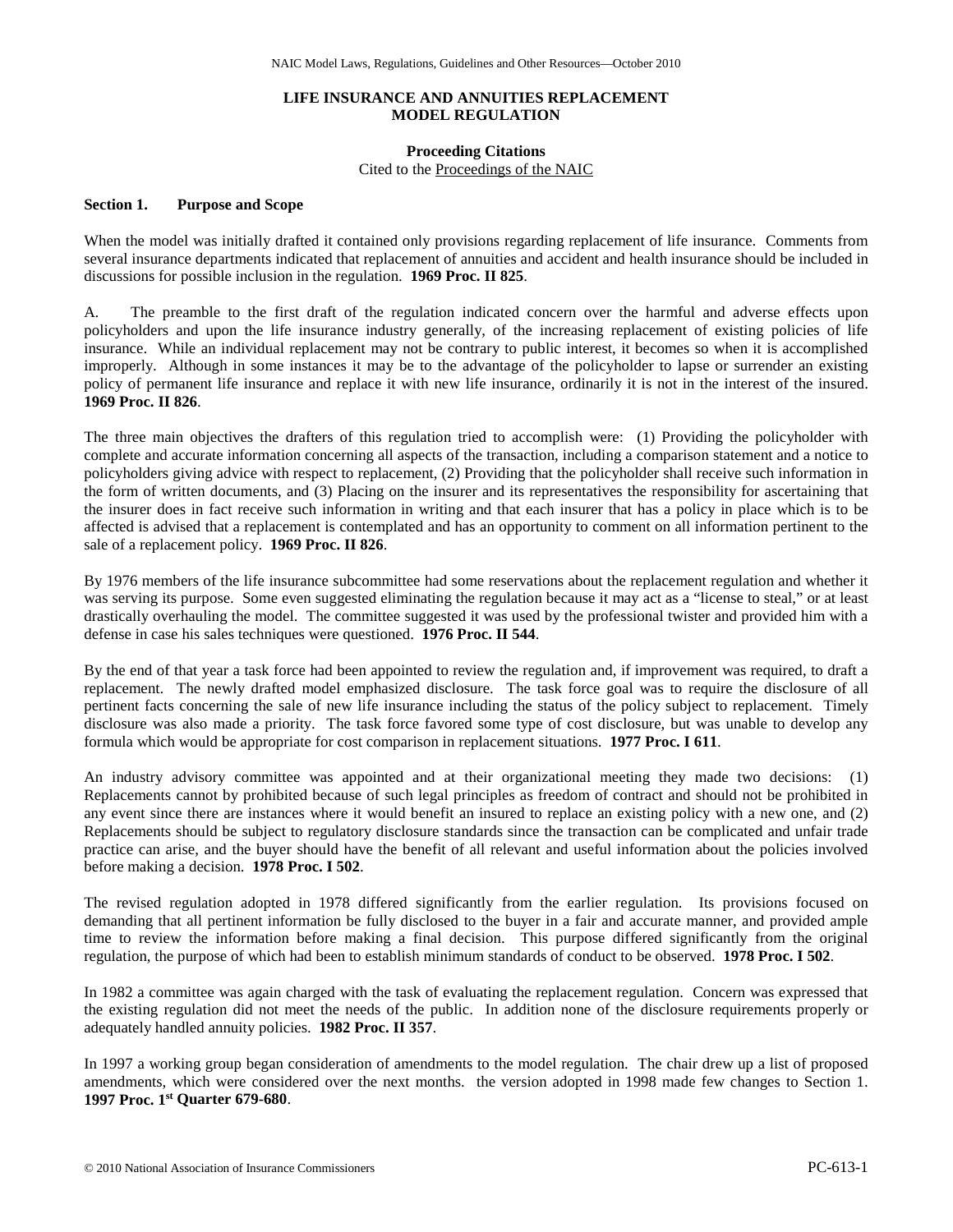### **Proceeding Citations**

Cited to the Proceedings of the NAIC

**Section 1** (cont.)

B. Some in attendance when the model was adopted felt this model should also apply to variable contracts and other equity investments. The version adopted in December of 1970 did not. The drafters felt it advisable to temporarily exclude reference to variable annuities to get the initial regulation out, and then amend it to add reference to variable products and other situations as they developed in the future. **1971 Proc. I 344**.

The section adopted in 1978 was drafted to parallel as much as possible the exemptions included in the Model Solicitation Regulation (which later was called the Life Insurance Disclosure Regulation). One of the charges to the drafters had been to make the information required to be disclosed on replacement consistent with the information required upon solicitation. The 1978 model excluded annuities and variable life policies. The drafters considered this a temporary exclusion which would be changed once disclosure requirements for those products were finalized. **1978 Proc. I 504**.

An insurance association representing the industry recommended inclusion of a provision exempting replacements within the same company from being subject to the replacement regulations. The philosophy was that the company would normally closely control its agents to eliminate abuses of the insured, and that in some cases replacement would actually be good because of new products designed by the company to improve the position of the insured. **1983 Proc. II 604**.

One insurance department comment did not agree with the idea to exempt intracompany replacements. He felt the policyholder should receive the information whether the proposed replacement was with another company or with the same company. **1983 Proc. II 610**.

When redrafting the model in 1997, there was extensive discussion about the appropriate focus for the regulation. One thing upon which there was immediate agreement was to eliminate the exemption for internal replacements. **1997 Proc. 1st Quarter 679-680**.

There was discussion over the appropriate wording for the group exemption. An industry trade association said the phrase "where there is no direct solicitation" is vague and it is difficult to decide what is direct solicitation. The chair suggested adding language to clarify that direct solicitation did not include any meeting held by producers solely for the purpose of educating or enrolling individuals. **1997 Proc. 4th Quarter 794**.

Extensive discussion took place on the exemption for group policies. The draft under consideration included an exemption for policies marketed through direct solicitation. An insurer representative said direct respond carriers had always been exempt from the replacement regulation. She predicted that a change to this section would put direct response companies out of business. The policies offered are typically low face amount policies with a narrow profit margin and little underwriting. To the extent there are more regulatory requirements, sales will not be profitable. The working group decided to say that direct response writers would be subject to the requirements of Section 8. **1998 Proc. 1st Quarter 688**.

An interested party said preneed coverage was very much like credit life and asked that it also be exempted from the regulation. A regulator suggested adding a drafting note to alert states to the possibility of exempting preneed coverage. **1998 Proc. 1st Quarter 684**.

The interested party presented draft language for the regulators' consideration. The chair responded that the original request had been limited to group preneed plans. That led the chair to believe that these were covered under the group exemption, so a drafting note was appropriate. He expressed concern about making the exemption cover individual plans too. The chair modified the industry suggestion to a form acceptable to the working group. **1998 Proc. 1st Quarter 684**.

The parent committee asked for comment on the draft regulation. A discussion occurred relative to the inclusion of annuities within the scope of the regulation. A member of the drafting group pointed out that annuities were included in the predecessor model. She opined that it was important to provide consumers with these protections during an annuity accumulation phase. **1998 Proc. 2nd Quarter II 735-736**.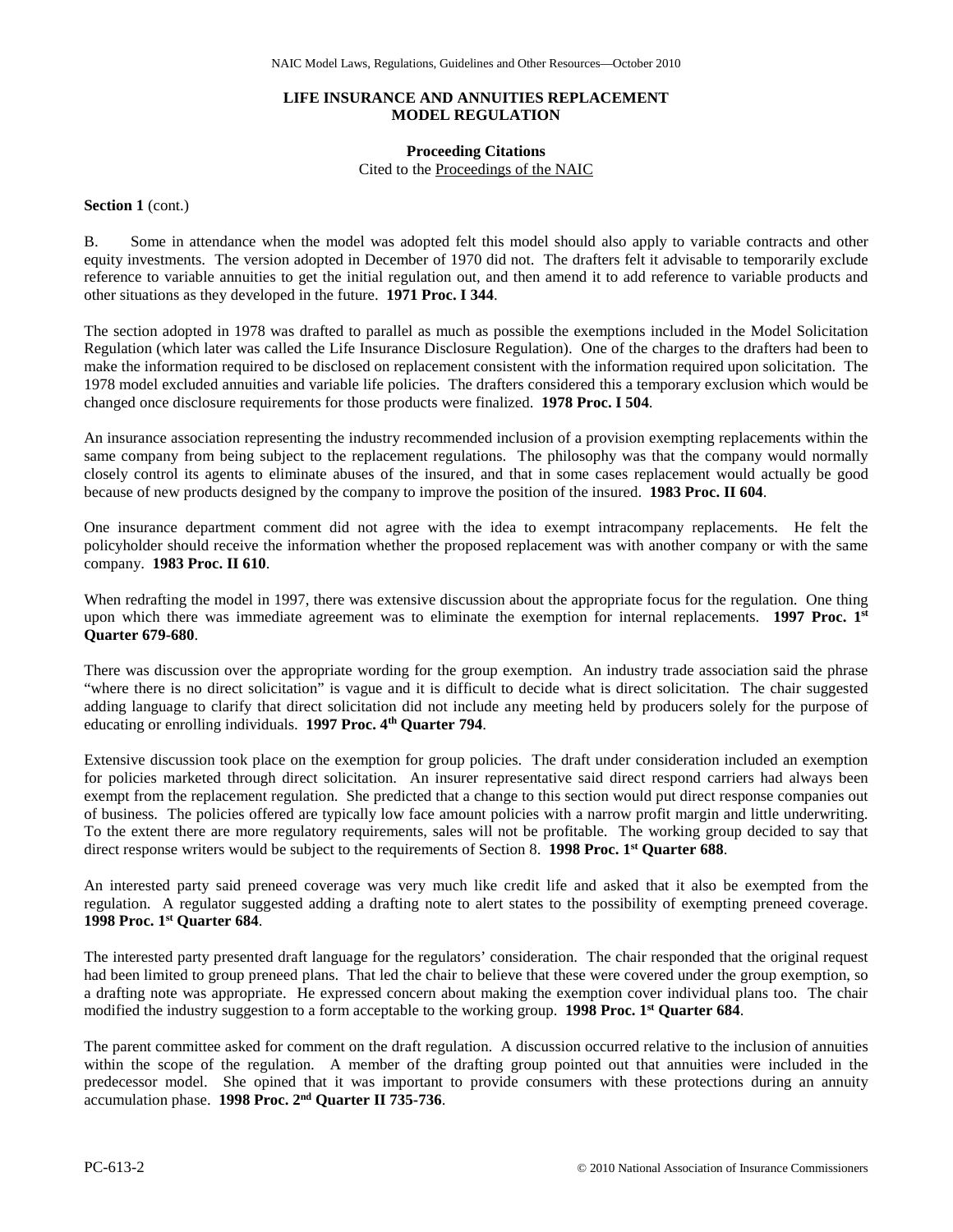### **Proceeding Citations**

Cited to the Proceedings of the NAIC

#### **Section 1B** (cont.)

At the instruction of the parent committee, the working group spent more time considering the model's applicability to term insurance and annuities. The chair said the prior model included annuities and had served well over the years. He noted that term insurance could not be used for a financed purchase because there was no cash value, and recommended leaving the application to term insurance as drafted. The working group members agreed with this analysis. The chair recommended deletion of reference to annuities in the definition of financed purchase, but leaving the applicability of the rest of the regulation to annuities. **1998 Proc. 2nd Quarter II 735-736**.

An exemption for corporate owned life insurance was adding with the 1998 amendments. **1997 Proc. 4th Quarter 794**.

A limited exemption for variable contracts was included in the redraft, similar to the exemption that had been included in earlier versions. **1997 Proc. 2nd Quarter 652**.

A regulator questioned whether the exemption for variable products should be broader. The draft being reviewed contained a sixty-day free look, and an interested party opined that the Securities and Exchange Commission did not look kindly toward that type of provision. Canceling the policy during the free look would have to include a market value adjustment in case the market had gone down during that period. **1997 Proc. 3rd Quarter 1257**.

An interested party noted that it is not possible to meet the requirements of Section 5B for variable life insurance, and asked that it be exempted in Section 1B. The working group agreed to the suggestion. **1998 Proc. 1st Quarter 683**.

In December 1999 a state commissioner requested that the Life Insurance and Annuities Committee again be charged to review the model. She said her state was the first to adopt the revised model and as a result encountered some implementation issues that needed to be addressed. **1999 Proc. 4th Quarter 14**.

The first issue discussed by the group appointed to review the regulation was a suggestion from one state to combine the purpose and scope sections. The scope had been a Section 3 entitled "Exceptions" in the previous version of the model. The regulators agreed the exceptions flowed more easily into the first section. **2000 Proc. 1st Quarter 148**.

A drafting note in the prior version that described prepaid funeral contracts was made part of the test of the regulation so that it would become part of a state's adopted language. The term was changed from "formal prepaid funeral contracts" to "prearranged funeral contracts" because that term was more meaningful to that segment of the industry. **2000 Proc. 1st Quarter 148**.

Paragraphs (9) and (10) were added during the redraft in 2000. **2000 Proc 1st Quarter 139**.

### **Section 2. Definitions**

A. The working group reviewed a suggestion from an industry trade association to add a definition of "direct response solicitation." A regulator expressed concern that the definition was too broad because it referred to a solicitation individually through the mails. The chair suggested adding the word "solely" to narrow it. **1997 Proc. 4th Quarter 794**.

D. The new draft being considered in 1997 broke out financed purchases to address the use of any of the policy values to finance a new policy of life insurance or an annuity. The chair of the working group opined that the average person does not include in the term "replacement" using the value of an existing policy to pay the premium on a new policy. **1997 Proc. 2nd Quarter 652**.

The chair noted that the definition of financed purchase was broken out separately from the definition of replacement included in the prior version. A regulator asked about the significance of the 13-month period and the chair responded that, for those who paid through an annual payment, the financing aspect might not occur until the second payment was due. **1997 Proc. 2nd Quarter 652**.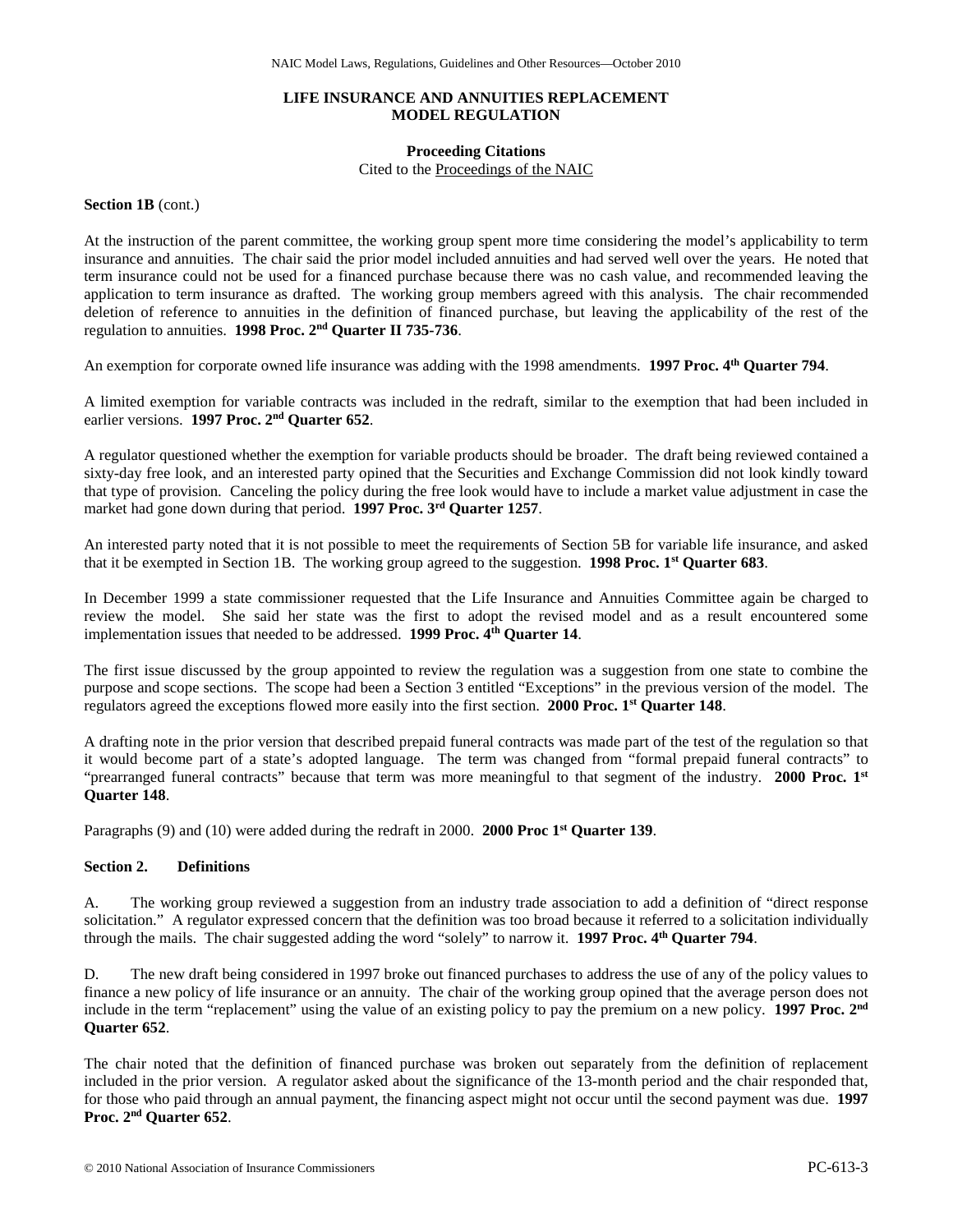# **Proceeding Citations**

Cited to the Proceedings of the NAIC

# **Section 2D** (cont.)

An insurer trade association commented that it did not believe accumulated dividends should be included in the definition of a financed purchase. The chair responded by saying that he was aware of many cases where the cost of insurance came first from accumulated dividends, but soon the policyholder was taking policy loans on cash values, perhaps without even knowing it. He said it was important to include the use of accumulated dividends in the definition of replacement. The definition needed to be broad enough to include the use of any cash accumulation. **1997 Proc. 3rd Quarter 1256-1257**.

A regulator asked why 13 month was selected as an appropriate time for the definition of financed purchase. The chair explained that, if the individual had just made an annual payment, he might not see the effect of a loan until the next payment was due. Thirteen months covers the next payment's due date plus the grace period. **1998 Proc. 1st Quarter 686**.

The parent committee asked for comment on the draft regulation. A discussion occurred relative to the inclusion of annuities within the scope of the regulation. A member of the drafting group pointed out that annuities were included in the predecessor model. She opined that it was important to provide consumers with these protections during an annuity accumulation phase. A commissioner said she was sympathetic to arguments that it would be unduly burdensome to apply the 13-month "look back" and "look forward" to annuities. An interested party said there are few financed purchases involving annuities and suggested that annuities be excluded from the definition of financed purchase. **1998 Proc. 2nd Quarter II 747**.

The parent committee requested review on the issue of whether the insurer should track the policyholder or insured during the 13-month period. The chair noted that the phrase referring to the insured could be deleted from the draft, and each state could determine if the insurer should track the insured or the policyholder. Interested parties expressed concern that they would not know whether to track the insured or policyholder until a state acted, so would have to be prepared to go either way. An informal poll of insurers showed they used a variety of tracking methods. The working group decided to insert language to track by policyowners. **1998 Proc. 2nd Quarter II 736, 747**.

In December 1999 a state commissioner requested that the Life Insurance and Annuities Committee again be charged to review the model. She said her state was the first to adopt the revised model and as a result encountered some implementation issues that needed to be addressed. **1999 Proc. 4th Quarter 14**.

A considerable amount of time during the redraft was spent on discussion of the definition of financed purchase. One regulator suggested it should apply only to internal replacements because compliance with regard to external replacements was too difficult for insurers. Another regulator expressed disagreement with the limitation, but did agree it was appropriate to limit the *prima facie* test to internal replacements. Another regulator agreed, suggesting that limiting the definition to internal replacements would eviscerate the regulation. **2000 Proc. 1st Quarter 148**.

After soliciting comments on the revised draft, the working group discussed the definition again. One regulator said the first sentence of the definition should apply to internal and external replacements. The working group agreed to revised language that did not change the intent of the subsection adopted in 1998, but addressed the concerns of those who believed the language was broader than the working group had intended. **2000 Proc. 1st Quarter 137**.

F. The working group agreed to add a definition of policy summary based on a suggestion from an industry trade association. **1998 Proc. 1st Quarter 688**.

G. The producer definition was suggested by an industry trade association. The group also suggested adding "who represents the existing or replacement insurer" at the end. The working group decided not to add that phrase because it would eliminate a producer who had left the company. **1997 Proc.** 4<sup>th</sup> Ouarter 794.

J. The definition of replacement that had been originally adopted was broadened when the 1978 amendments were adopted. The decision to include more transactions was based on the recognition of the need to require full disclosure whenever values in an existing policy were significantly affected by reason of the purchase of new insurance. **1978 Proc. I 503**.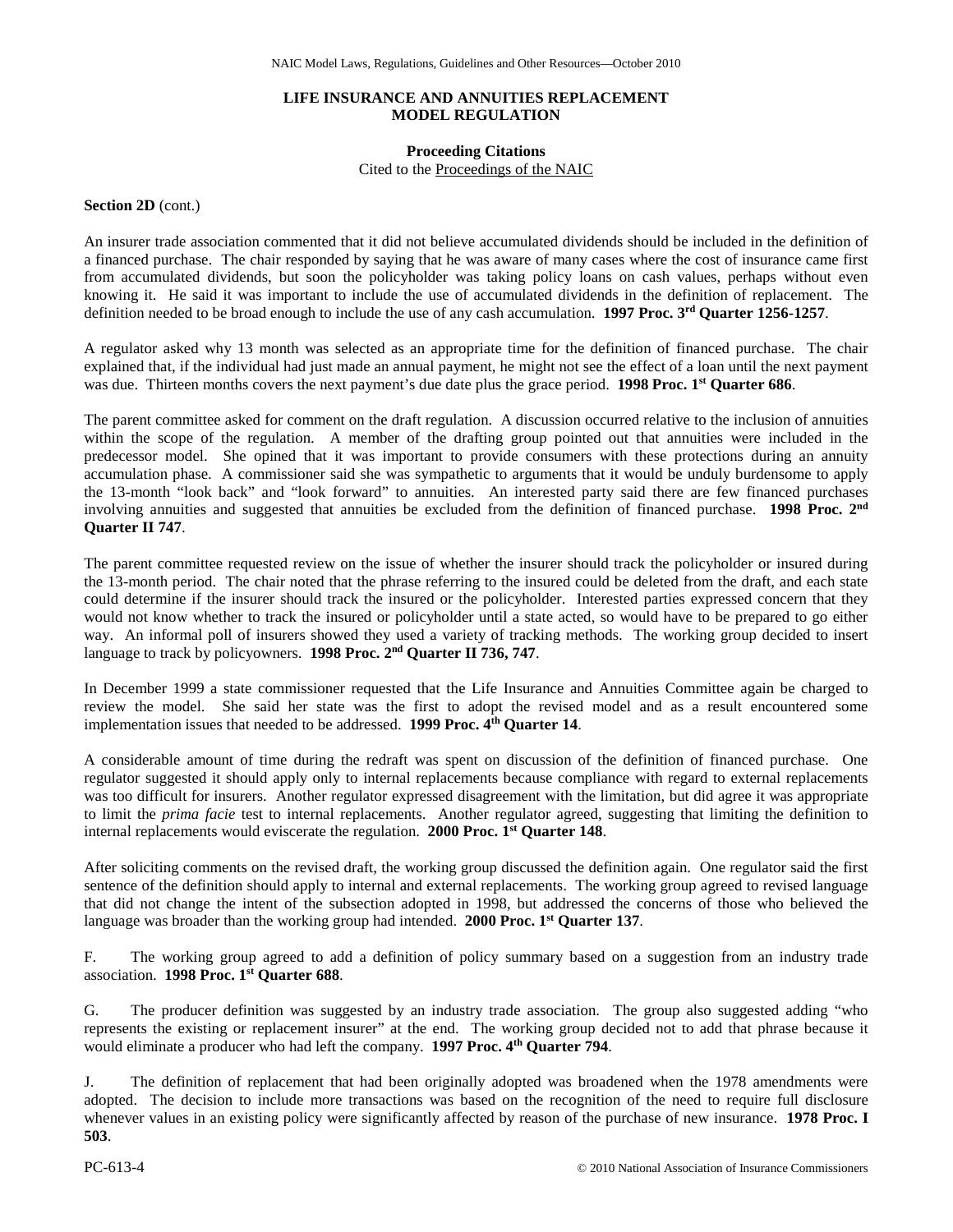# **Proceeding Citations**

Cited to the Proceedings of the NAIC

**Section 2J** (cont.)

The definition also added a tougher standard for compelling agents to comply with its provisions. The earlier model used a standard of application to situations when an agent *knew* replacement was to take place; the amendments provided for the regulation's application if the agent *knew* or *should have known*. This enabled the commissioner to objectively apply a standard of practice that a licensed agent must follow. Consideration was given to changing the language to make the standard one where the agent *knew* or *had reason to believe* a replacement would result. That text was rejected as being too subjective, one which might create the problem of proof of the agent's state of mind. **1978 Proc. I 503**.

The definition of replacement was modified somewhat when the model was amended in 1997. Part of the earlier definition defined a replacement as subjecting the policy to a single or systemized borrowing. The model, as adopted in 1998, included a definition of a financed purchase, so replaced that description with a simple reference to a financed purchase. **1998 Proc. 2nd Quarter II 726**.

K. The regulators agreed that agents did not need to send in sales material prepared by the company. An industry representative expressed concern that the definition of sales material was very broad and could sweep in more than intended. The chair suggested tweaking the definition to make clear that it is material created by the agent; not to include, for example, estate planning materials created by an attorney for the client. The interested party said she also assumed that only information for the policy actually selected would have to be submitted. **1998 Proc. 1st Quarter 689**.

During the limited redraft in 2000, one regulator suggested changing the definition of sales material from describing material "related to the policy or contract purchased" to instead say "and which describes the benefits, features and costs of the specific policy or contract that is purchased." Other regulators were concerned that the change narrowed the definition. One regulator said he did not want to be in the position of arguing with a company as to whether a document includes benefits, features and costs. **2000 Proc. 1st Quarter 148**.

A regulator asked if literature describing a policy that applied also to other policies would be included. One responded in the affirmative and another in the negative. If two experienced regulators disagree on interpretation, there is a problem with drafting. The regulator who drafted the alternative suggestion said it was intended to clarify the language. One working group member said the original intent was that it be related to the policy purchased and expressed concern about narrowing the definition more by limiting it to benefits, features and costs. **2000 Proc. 1st Quarter 137**.

An industry representative expressed concern about privacy because the model as drafted would require the producer to forward a needs analysis to the insurer. The regulator responded that this would not be required because it did not relate to the policy or contract. The working group noted that the language in the model was a compromise when it was drafted. The working group decided to retain the language as adopted in 1998. **2000 Proc. 1st Quarter 137-138**.

### **Section 3. Duties of Producers**

A. An early draft of the revisions being developed in 1997 required a replacement notice for all sales. An industry trade group recommended that the replacement notice be required only where there is existing insurance. The chair noted that the applicant should be the one to say there is no other insurance. **1997 Proc 3rd Quarter 1257**.

The model originally drafted in 1969 required the agent to complete an extensive comparison statement showing the current and proposed policies side by side. **1970 Proc. I 348-350**. A study completed for one insurance department showed the data was often incorrect or incomplete. At one point the drafters considered the suggestion of interested parties to shift the disclosure requirements to the replacing insurer. **1978 Proc. I 504-505**. The version adopted contained a requirement that the agent present the comparative information form no later than the time of taking an application. The form for preparing the information (Appendix D of the 1978 version) was even more complete and detailed than the one adopted with the original version. **1979 Proc. I 567-569**.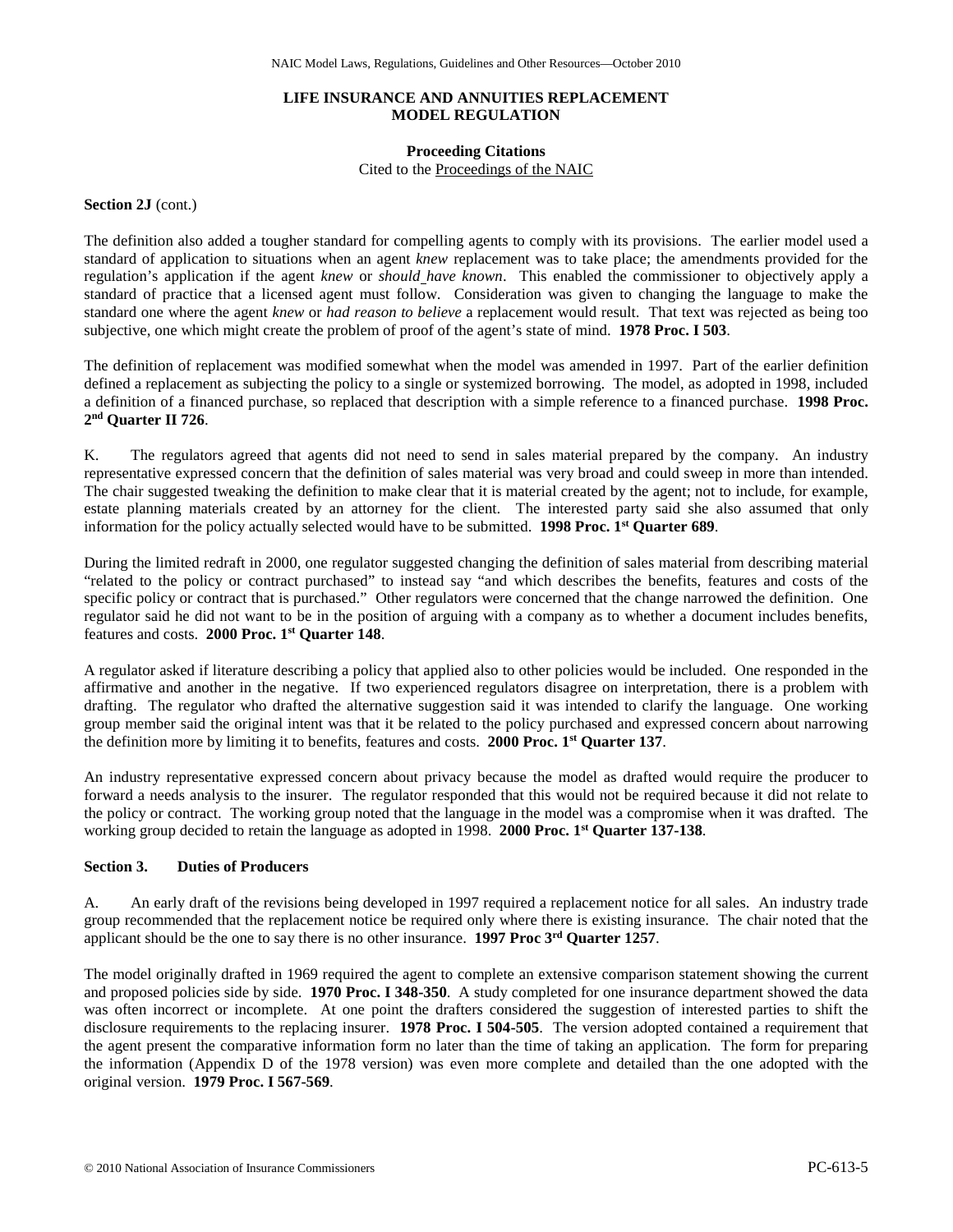### **Proceeding Citations**

Cited to the Proceedings of the NAIC

**Section 3A** (cont.)

When the model was being considered for revision in 1983, foremost on the list of proposals was elimination of the comparison information form. One department suggested that the form was so difficult that agents would risk violating the rule to avoid completing the form. In most cases, information provided was not effectively used by the insured. **1983 Proc. II 609**. The requirement for a comparison statement was deleted from the model in 1983. **1984 Proc. I 375**.

A regulator asked why the 1997 redraft did not include a comparison form. The chair responded that the form had been deleted from the NAIC model in the mid-1980s, but noted that some states still have the form. He opined that the form did not really help consumers because it was too confusing. **1997 Proc. 2nd Quarter 653**.

B. The working group received a suggestion that the applicant should be relied upon to identify the sale as a replacement. The chair responded that this was folly; only those trained in the insurance industry would be able to judge whether a sale was a replacement. **1997 Proc. 3rd Quarter 1257**.

A suggestion was made to the working group to eliminate the requirement to read the notice to the applicant. A regulator said it would not be helpful if the agent read the notice very quickly and suggested there should be an opportunity to waive the reading. The working group agreed to include waiver language. **1997 Proc. 4th Quarter 794-795**.

When preparing revisions in 2000, the working group considered adding an appendix that was specific to annuities. The working group needed to consider two issues: whether to include the appendix; and if so, whether to mandate its use. **2000 Proc. 1st Quarter 148**.

The working group concluded that a better alternative would be to allow insurers to delete references that were not applicable to the product being sold without getting approval from the department. This solution was simpler and allowed insurers selling life products to also delete references to annuities. **2000 Proc. 1st Quarter 137**.

C. The redraft begun in 1997 started out with a requirement to list all policies owned by the applicant. An industry association argued that there was no benefit to listing all policies if they were not being used as financing for the replacement. The working group decided to accept the suggestion. **1997 Proc. 4th Quarter 795**.

One regulator pointed out that Subsection C was not clear about whose duty it was to prepare the list. Another regulator responded that the previous rewrite of the model had purposely left it vague because it did not seem to matter who prepared the list. **2000 Proc. 1st Quarter**. **148-149**

D. A regulator suggested it was appropriate to assume electronic presentations would increase in the future and spoke in favor of requiring delivery of material that had been presented electronically. The chair suggested amending the definition of sales material to include electronically presented material and to amend Section 3D to require electronically presented sales material to be provided in printed form no later than at the time of policy delivery. One company representative said her company's electronic presentation moved, and asked if it was necessary to give the applicant a diskette. A regulator responded that if the information that moves was just cute graphics, it did not need to be placed in printed form. **1998 Proc. 1st Quarter 683**.

E. One of the major areas for discussion when the model was being rewritten in 1997 was this subsection. Early versions of the draft contained a requirement that any written or printed sales material used in the presentation be submitted to the insurer. A compromise proposal was suggested: agents should identify on the application the materials used to eliminate the problem of storing all the documents. The group decided to require the producer to identify any company approved material and submit copies of individualized sales material used. **1997 Proc. 4th Quarter 795**.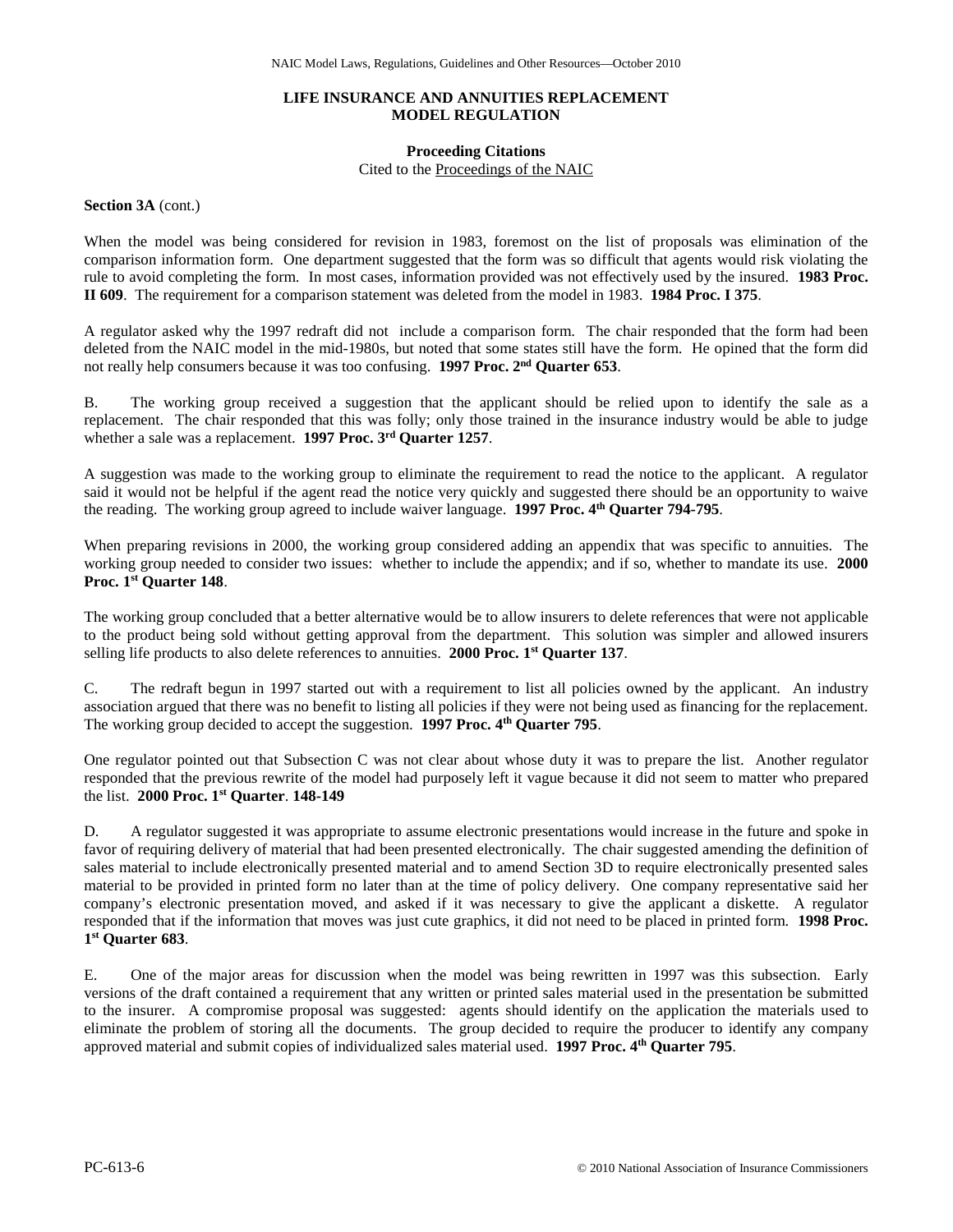### **Proceeding Citations**

Cited to the Proceedings of the NAIC

**Section 3** (cont.)

A regulator said she was still troubled with how a company would track all the papers. She saw this as a particularly burdensome requirement. Another regulator responded that almost every complaint received in his state on life insurance revolved around a customized sales presentation. The chair agreed that it was the most critical information to have in determining the validity of a complaint. The working group agreed to retain the provision and review the definition of sales material. **1998 Proc. 1st Quarter 689**.

The chair of the parent committee asked if the purpose of collecting sales material was to catch agents who use inappropriate sales material. The chair of the drafting group said that was part of the reason; another was to give companies and regulators the ability to respond effectively to complaints raised subsequent to the sale. Several industry representatives expressed concern about physically managing such a large volume of paper. It was stated that the definition of sales material was extremely broad. The working group chair responded that the definition had been narrowed significantly, pursuant to the insurance industry's previous comments. **1998 Proc. 2nd Quarter II 736, 747-748**.

The working group chair proposed a new Section 5C in response to concerns raised about the amount of paper an insurer would be required to store. His proposal would eliminate the responsibility of an insurer to store material if the company prohibited the use of anything other than company-approved sales material. Otherwise the company would need to comply with the provisions of Section 3E. **1998 Proc. 2nd Quarter II 736, 748**.

### **Section 4. Duties of Insurers that Use Producers**

In 1973 the NAIC voted to include in its revisions to the Examiners Handbook examination procedures for life insurance replacement. The procedures included review of the method used by the company to inform its representatives of the regulation's requirements, controls set up by the company to implement agent compliance, and review of application files for evidence of compliance. **1973 Proc. II 299**.

A. As discussion on model revisions began in 1997, some regulators expressed the opinion that agent compensation was a key factor in addressing the problems with replacements. Many companies did not give a full commission on internal replacements, so agents might be tempted to circumvent that procedure by not reporting the sale as a replacement. **1997 Proc. 1st Quarter 678**.

A regulator commented that the burden should be on the insurer to supervise its agents. He wondered if the draft should say more about the agent's obligation to determine the suitability of the replacement. He suggested adding language to specifically place the burden on the insurer to make sure suitability was considered. He noted that in his state regulators often found that consumers did not understand the suitability of a replacement and sometimes the agent did not understand what was a suitable replacement. **1997 Proc. 2nd Quarter 652-653**.

The regulators agreed to include language that required the company to have a method for determining suitability and appropriateness of the replacement rather than the specific procedures required in an earlier draft. **1997 Proc. 3rd Quarter 1258**.

An industry trade group asked that Subsection A(5) and Subsection B be eliminated from the draft. These sections ask the company to maintain procedures to effectively detect transactions that are replacements. A regulator said it had not occurred to him that this information would be hard to gather. He said he thought it was essential to the company to have information about the policies that were replacements. An association spokesperson said companies did not want to keep or accumulate this information because it could be misused in anticipation of a class action lawsuit. The working group declined to eliminate the requirement. **1997 Proc. 4th Quarter 795**.

The working group was asked to consider the effective date issue. The parent committee chair said she was hesitant to place any new systems burdens on companies, given the Year 2000 problems. She asked for working group deliberation on a delayed effective date for "look back" and "look forward" provisions. **1998 Proc. 2nd Quarter II 737, 748**.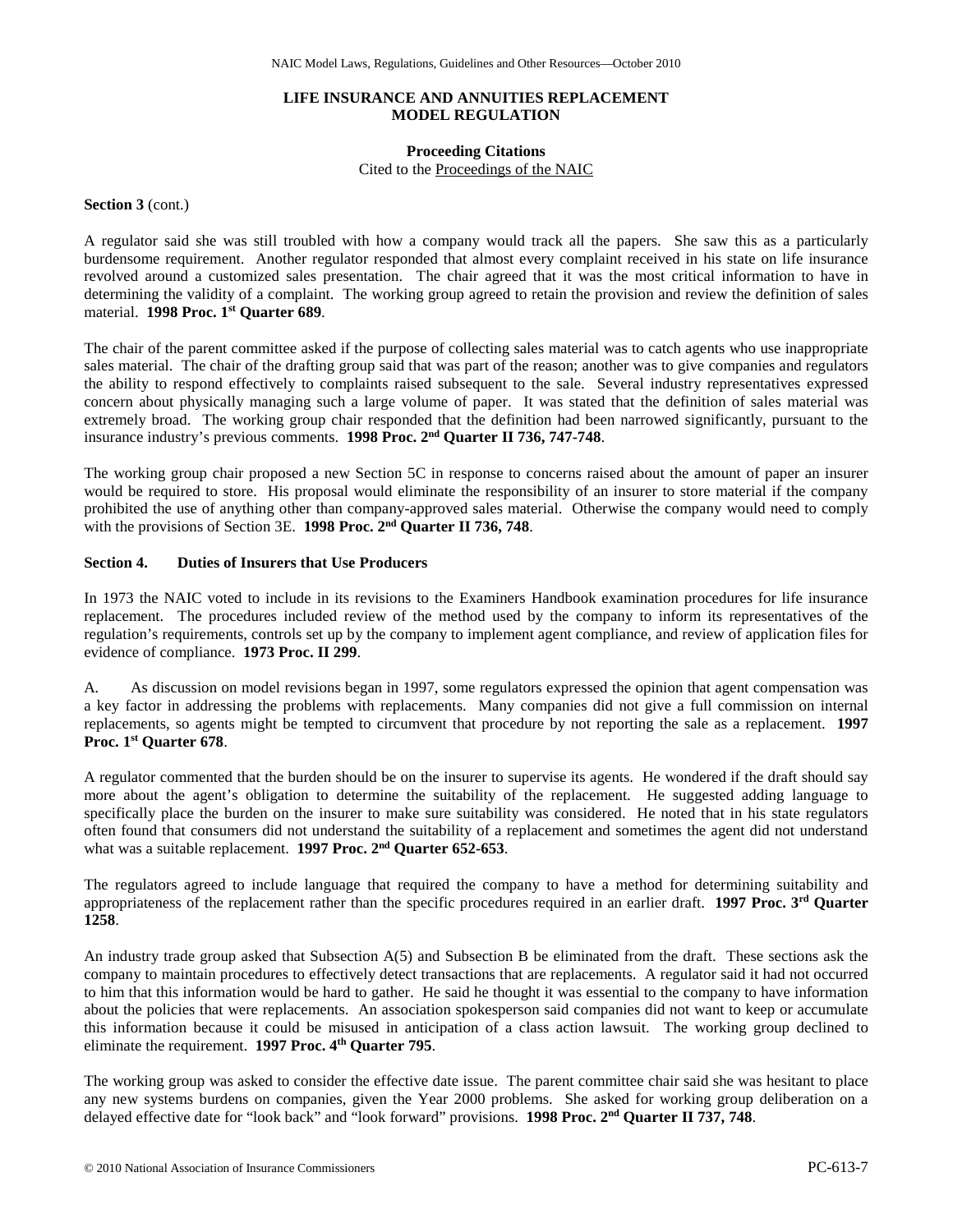#### **Proceeding Citations**

Cited to the Proceedings of the NAIC

**Section 4A** (cont.)

The chair said his state might not enforce the record-keeping requirements of the model until the year 2001, but would impose the rest of the duties imposed by the regulation as soon as it was adopted. He suggested a recommendation that, if a state was going to delay the effective date, that should only be with respect to the record-keeping requirements of Sections 5A and B. **1998 Proc. 2nd Quarter II 737**.

In December 1999 a state commissioner requested that the Life Insurance and Annuities Committee again be charged to review the model. She said her state was the first to adopt the revised model and as a result encountered some implementation issues that need to be addressed. **1999 Proc. 4th Quarter 14**.

A regulator said she had added language to Paragraph (5) because the industry wanted guidance on what kind of action would be considered compliance. The working group agreed to the change. **2000 Proc. 1st Quarter 149**.

B. The chair suggested adding a drafting note where the first record-keeping requirements appear. The drafting note would explain the media that are appropriate to meet the record-keeping requirement. He noted that the language had been borrowed from the Market Conduct Record Retention Model Act. **1998 Proc. 1st Quarter 684**.

An early draft of the 1997 rewrite of the model contained a requirement to file information about replacement activity with the insurance department. The chair opined that such a requirement would create a stack of paperwork that he was not prepared to handle. He suggested it would be appropriate for the draft regulation to require companies to maintain a system to monitor agents' compliance with the regulation. Another regulator responded that she was comfortable with that approach, and thought market conduct examiners would look at what kind of system was in place and whether it was effective. **1997 Proc. 3rd Quarter 1258**.

An industry trade association submitted an alternative proposal for Subsection B. It addressed the industry's concern that compiling records of this type of information could easily be misused in litigation matters. **1998 Proc. 1st Quarter 691**.

C. It was suggested that Subsection C be revised to delete the requirement for a complete list of policies and to replace it with a signed statement as to whether the applicant had existing policies. **1997 Proc. 4th Quarter 795**.

E. When drafting the 2000 changes, one regulator suggested changing the provision that required records to be kept in the home office of the insurer. Instead it would obligate the insurer to produce the records. One regulator expressed concern that the insurer might rely on the producer to keep the records. Another drafter responded that a decision on the part of the insurer to allow its agents to retain the records would be misguided because the insurer was still required to produce the records. The person suggesting the change said the purpose was not to allow the agents to keep the records, but to allow the company to store the records electronically or in a storage facility. **2000 Proc. 1st Quarter 149**.

A regulator suggested combining Subsections E and F from the 1998 model because there was some overlap. In response to a question about the five-year retention for the records, the chair noted that is typically the period of time between market conduct examinations. **2000 Proc. 1st Quarter 149**.

G. The early drafts of this section required the producer to fulfill any outstanding requirements. Since it did not matter whether the insurer or the producer fulfilled the requirements, the working group agreed to make a change. **1997 Proc. 4th Quarter 795**.

The drafting group considered a requirement for companies to pay normal commissions on appropriate replacements. The chair opined that the company practice of reducing commissions on replacement sales was a huge disincentive for reporting replacements. An insurer representative asked if the chair was differentiating between internal and external replacements. He said it made sense to have a reduced commission for internal replacements because no new dollars were coming in to the company and costs on the original policy might not yet have been recovered. If the replacement came from outside, it was new business to the company and a full commission would be paid. The chair responded that regulators believed that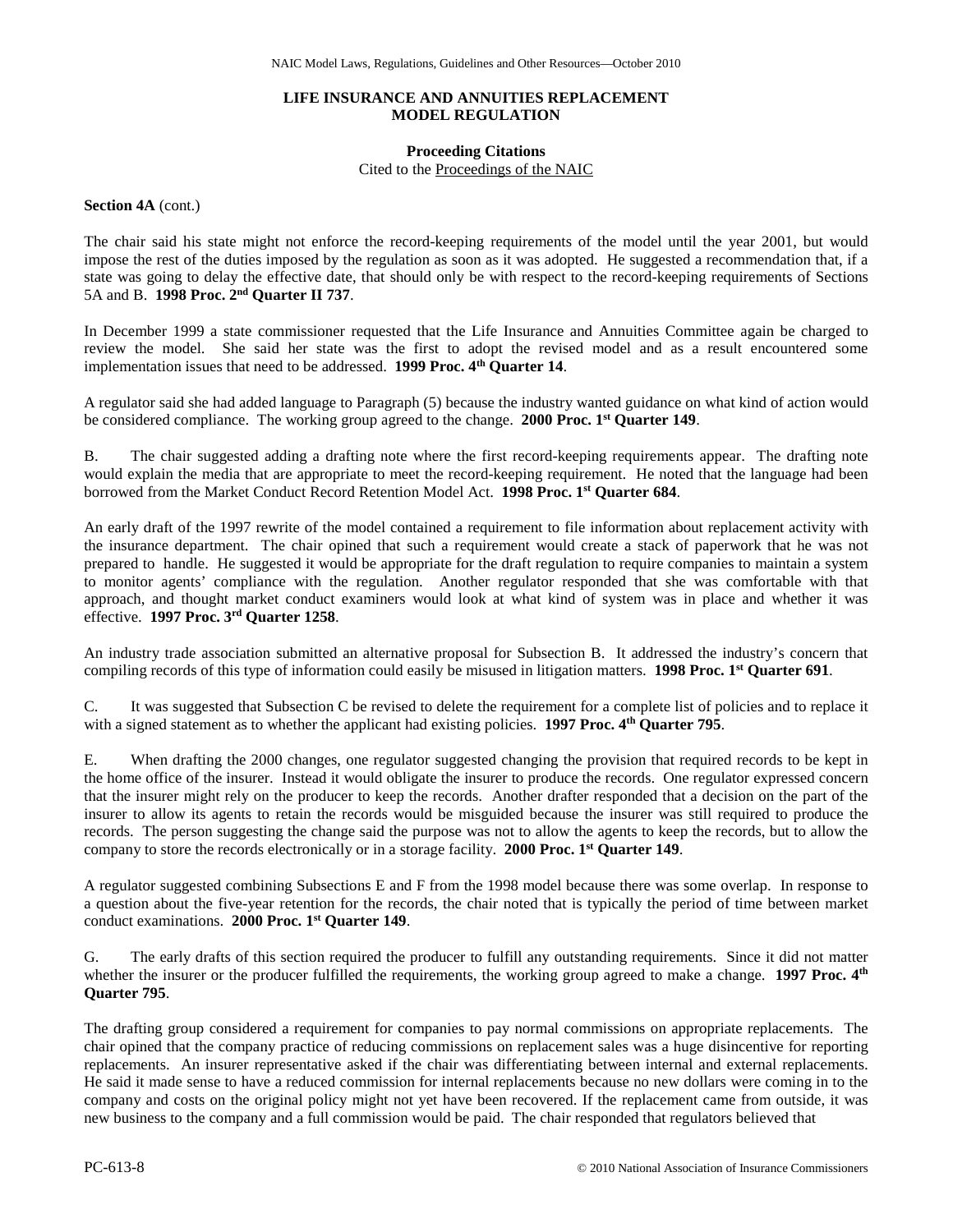#### **Proceeding Citations**

Cited to the Proceedings of the NAIC

**Section 4G** (cont.)

generation of large first-year commissions was a motivation for many replacements. The working group could end up recommending levelized commissions. The industry representative countered that requiring first-year commissions would encourage replacement. **1997 Proc. 3rd Quarter 1258**.

An interested party asked regulators to be very careful before mandating compensation structure. He said the last time the compensation structure had been discussed was in 1981, and at that time the regulators had agreed that the compensation structure was the company's business. A regulator responded that his recollection was that a compensation structure requirement was not double, but he favored level commissions then and still does. **1997 Proc. 3rd Quarter 1258**.

H. In the 1998 redraft, the language in this subsection was a drafting note. The 2000 group redrafting the model agreed it was a good idea to include the language in the text of the regulation. **2000 Proc. 1st Quarter 149**.

### **Section 5. Duties of Replacing Insurers that Use Producers**

A. In the 1978 model each company was required to give the other a copy of the policy summary or comparative information form it furnished to the buyer. This allowed all parties involved with the transaction to have the same knowledge of the basic information disclosed. It also helped pave the way for the industry to better self-regulate replacement sales. **1979 Proc. I 573**.

An early draft of the Subsection A redraft in 1997 contained a requirement that the insurer provide a copy of all sales material to the existing insurer. A trade association suggested changing this to require the company to offer a policy illustration or policy summary. **1997 Proc. 4th Quarter 795**.

An interested party asked the working group to consider a longer time period for the existing insurer to furnish a copy of an available illustration. The chair responded that with a 30-day free look period, he did not want to consider lengthening that period of time. **1998 Proc. 1st Quarter 684**.

A significant regulatory tool added to the model in 1978 was the requirement that the replacing insurer must maintain a replacement register, cross indexed by replacing agent and replaced insurer. The maintenance of this register would give companies and regulators the means to review the activities of agents who replace a significant amount of business. Specifically, it should assist in detecting and preventing "churning" of existing insurance by agents who change companies. **1979 Proc. I 573**.

The first draft of the regulation produced in 1997 contained a 60-day free look period. A regulator asked whether it was fair to expect the replaced policy to be reinstated. The chair responded that this was no problem in the case of an internal replacement, but would pose a problem if a different company was involved. This burden would be particularly difficult if the policyholder died during the 60-day period. **1997 Proc. 2nd Quarter 653**.

An actuary noted that the 60-day free look period would have reserve implications so there would be complex questions to answer with regard to the Standard Valuation Law and the Standard Nonforfeiture Law. **1997 Proc. 2nd Quarter 653**.

The 60-day free look in the draft resulted in many comments, both pro and con. One interested party opined that this gave the consumer valuable extra time, and might increase conservation efforts by the company being replaced. Another interested party expressed concern about the applicability to registered products. She opined that a consumer does not really have a "free" look if the consumer bears the risk that the market will go down during the 60-day free look. The chair suggested changing to a 30-day free look so that as much of the rule as possible could apply to variable products. **1997 Proc. 3rd Quarter 1257**.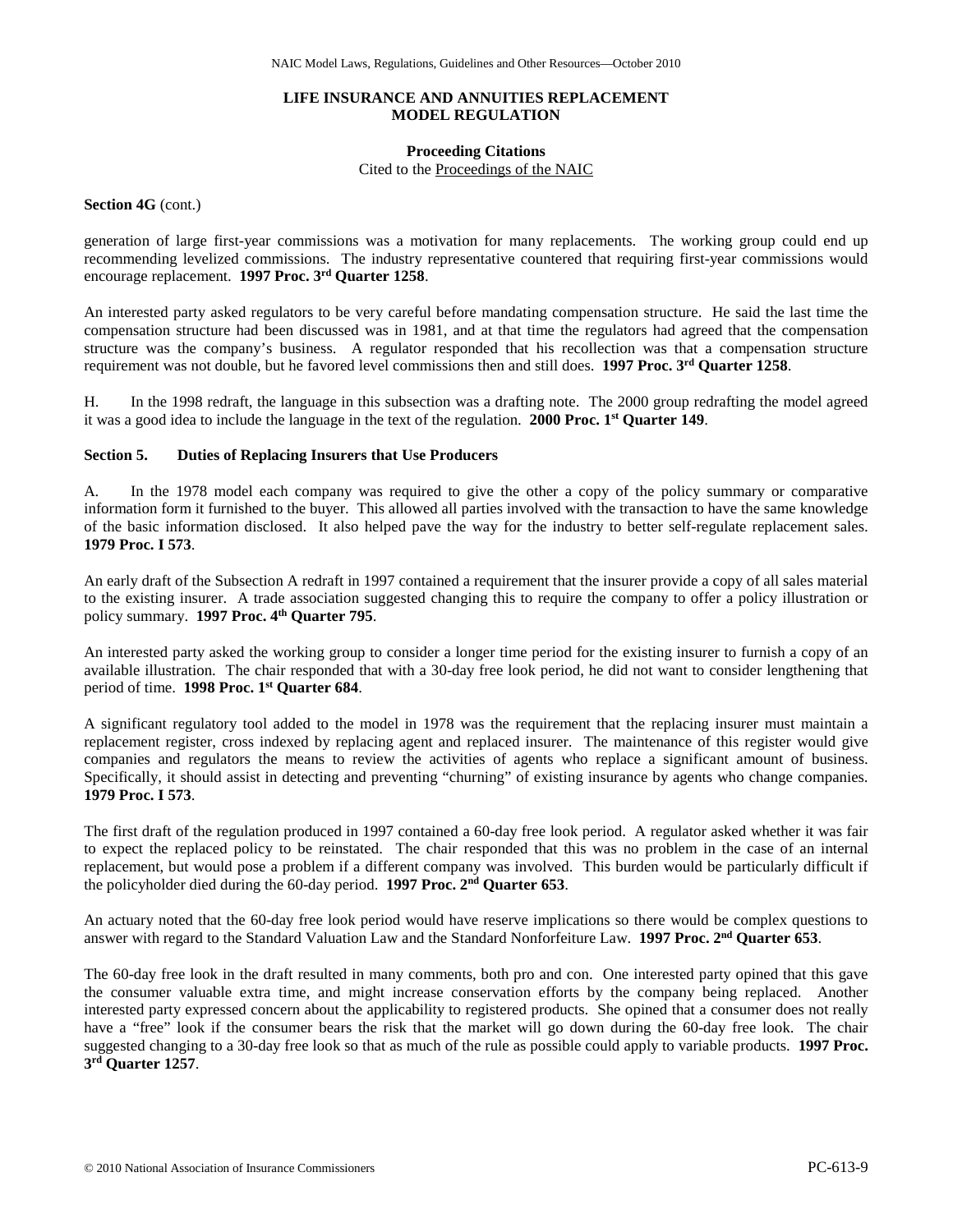### **Proceeding Citations**

Cited to the Proceedings of the NAIC

**Section 5** (cont.)

At one point the draft contained a provision requiring the company to hold the commission until the end of the free-look period. An interested party said this presented an administrative nightmare and would require major systems revisions because the commission check was prepared when the policy was issued. Another interested party said only a small percentage of policies were returned and it would be easier to do the paperwork on that than to hold the commission for the other 95% or more of the policies. **1997 Proc. 3rd Quarter 1259**.

In the next draft the free-look period was reduced from 60 to 30 days. That was done because of a potential conflict with Securities and Exchange Commission (SEC) requirements. Some regulators suggested alternatives to address the SEC issue and spoke in favor of returning to the 60-day free look. **1997 Proc. 3rd Quarter 1241**.

At the next working group meeting, the issue of a 30- versus 60-day free look was discussed again. An agent's association representative said the longer period would allow an individual to ask for assistance from an expert. Several state regulators spoke in favor of the longer period, which was included in a new state regulation just adopted. An interested party pointed out that the state regulation provided for 60 days after policy *issuance*, whereas the draft measured from policy *delivery*. The chair opined that 60 days from the date of issuance was worthless because the agent might not deliver the policy during that 60-day period. **1997 Proc. 4th Quarter 805**.

As a compromise a regulator suggested leaving the free-look period blank and including a drafting note recommending 30 to 60 days. An actuary said there are actuarial implications to a longer free look. A regulator said he has never received a complaint that an individual did not have a long enough free look. The working group decided to fix the free-look period at 30 days. **1997 Proc. 4th Quarter 796**.

B. The chair asked if the replacing insurer should be required to waive its suicide and incontestability periods with respect to the amount of the policy being replaced. He said many companies already followed that policy for internal replacements and suggested it should be the rule for external replacements also. A trade association commented this was not appropriate for external replacements because it forced the company to rely on another company's underwriting. The chair agreed this put a company at risk, but this meant the company would look at the replacement more closely. **1997 Proc. 3rd Quarter 1259**.

The regulators were not persuaded by the industry argument that the replacing insurer would be required to accept the underwriting standards of the company being replaced. One regulator suggested that this would spur companies to do better underwriting. **1997 Proc. 3rd Quarter 1241**.

Representatives from the insurance industry again asked the regulators to delete Subsection B regarding the suicide and incontestability clauses. One industry representative said a savvy consumer could make a material misrepresentation and get away with it. A regulator responded that he did not know why anyone would do so; he wouldn't get anything more that he already had in the previous policy. The regulators agreed to postpone a decision and listen to arguments as to how consumers could gain from gaming the system. **1997 Proc. 4th Quarter 796**.

The chair called on an actuary to explain the industry's reluctance to include a waiver of the suicide and incontestability clauses. The actuary gave several examples where a company might be harmed. He said the company presumes in its rate structures that it will have protection during the first two years, and this provision would require the company to raise its rates for all. The chair questioned the presumption that this waiver would allow people to game the system. **1998 Proc. 1st Quarter 681**.

A regulator questioned why someone who already had coverage would hide his condition to get different coverage. He opined that a provision such as being contemplated by the working group would have protected thousands of people who replaced their policies during the 1980s and early 1990s and later had the company underwrite the policy and rescind it. **1998 Proc. 1st Quarter 682**.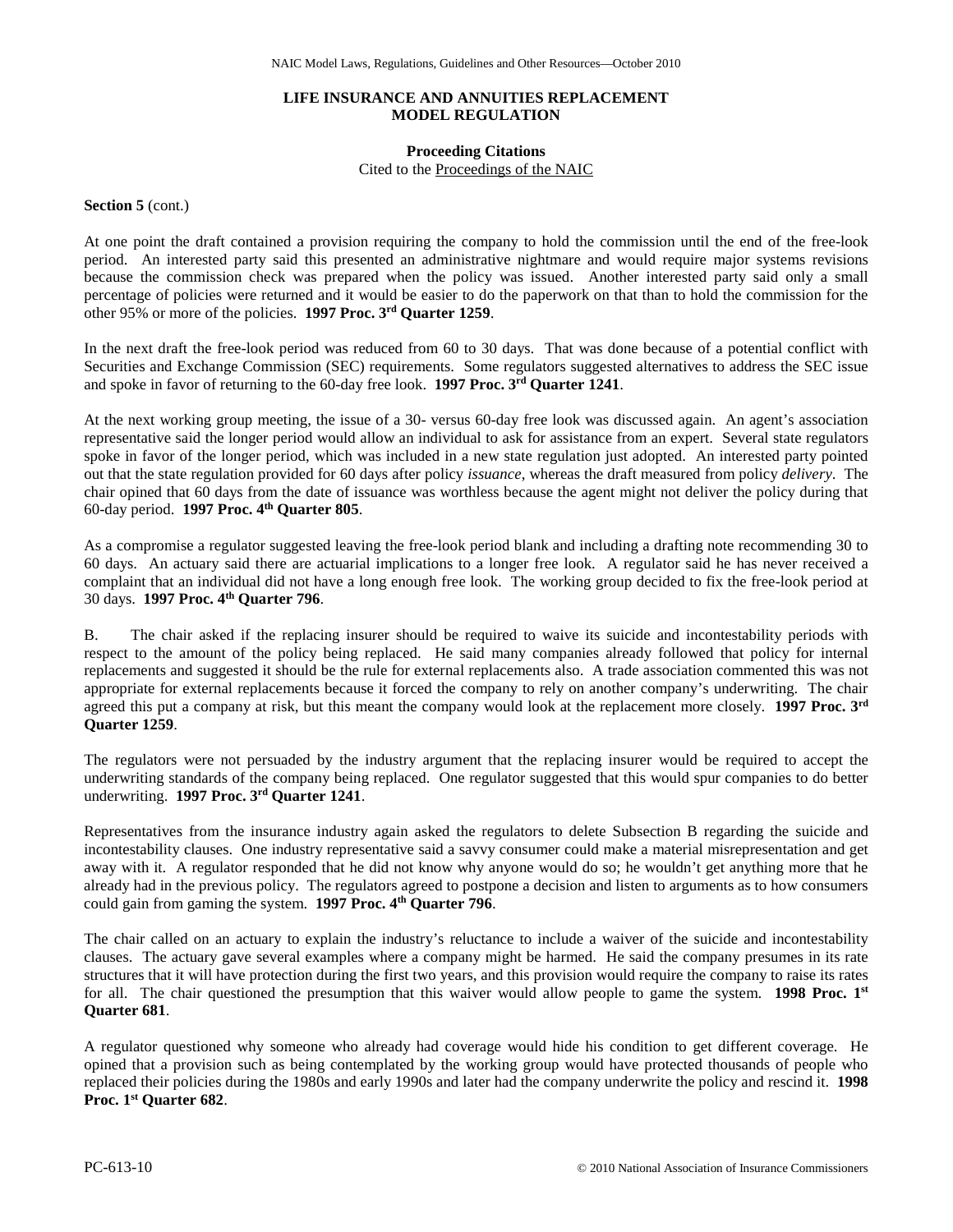### **Proceeding Citations**

Cited to the Proceedings of the NAIC

**Section 5B** (cont.)

An industry representative said this was a public policy question and he did not think regulators should encourage or facilitate misrepresentation. A regulator responded that the charge to the working group was precipitated by a level of unnecessary replacements. This provision may make companies take a long hard look at an application and may actually reduce unnecessary replacements. An interested party responded that this provision could actually encourage replacement. The industry representative agreed she would be more comfortable with a rule limited to internal replacements. **1998 Proc. 1st Quarter 682**.

Another company representative expressed concern about how to interpret this provision if life insurance replaces an annuity or if the reverse is true. He noted that most annuity contracts do not contain a suicide or incontestability clause. The chair responded that if the annuity has a suicide or incontestability clause, to the extent it has been satisfied, credit will be given. If there was no clause, there would be no credit. **1998 Proc. 1st Quarter 682**.

The working group considered several alternatives: companies could be required to give credit for the suicide and incontestability provisions met by the replaced insurer; the draft could be changed to apply to internal placement only; or the provision could be removed altogether. The group voted to make the provision applicable to internal replacements only. **1998 Proc. 1st Quarter 682**.

C. The working group chair proposed a new Section 5C in response to concerns raised about the amount of paper an insurer would be required to store. His proposal would eliminate the responsibility of an insurer to store material if the company prohibited the use of anything other than company-approved sales material. Otherwise the company would need to comply with the provisions of Section 3E. **1998 Proc. 2nd Quarter II 736, 748**.

The chair's suggestion was adopted with some modifications. The chair suggested that the policyholder contact the compliance department at a toll-free number. He clarified that the letter did not need to state that the call would go to the compliance department. **1998 Proc. 2nd Quarter II 736**.

In December 1999 a state commissioner requested that the Life Insurance and Annuities Committee again be charged to review the model. She said her state was the first to adopt the revised model and as a result encountered some implementation issues that need to be addressed. **1999 Proc. 4th Quarter 14**.

The state taking the lead on adoption of the model deleted the requirement in Subsection  $C(1)(b)$  that the producer make a list of all the sales material used. She said this did not add much consumer protection and was burdensome for the company. Another regulator said it was his experience that review of sales material was very important in market conduct examinations. Regulators would not be able to determine which consumers saw offending materials without a list and he argued for leaving the provision in the model. **2000 Proc. 1st Quarter 149**.

The regulator who spoke in favor of including the list said he had decided to support removal of the provision. He said there was not a good reason to have these lists only for replacements because it was a concern for all sales. He planned to suggest inclusion of a requirement applicable to all sales. **2000 Proc. 1st Quarter 137**.

### **Section 6. Duties of the Existing Insurer**

The working group considered adding a requirement that the existing insurer should be required to reinstate policies within the free-look period. The chair opined that the existing carrier may be the wrong company to place at risk, and suggested limiting it only to instances where the existing insurer had made no conservation efforts. **1997 Proc. 3rd Quarter 1260**.

The regulator decided to delete this provision from the draft. One opined that this was an attempt to insulate the consumer from the results of his own decision. An individual who did not want to go without insurance would not cancel the first policy until he was sure he wanted the second one. Another suggested it was backward to put the burden on the company being replaced. **1997 Proc. 4th Quarter 806**.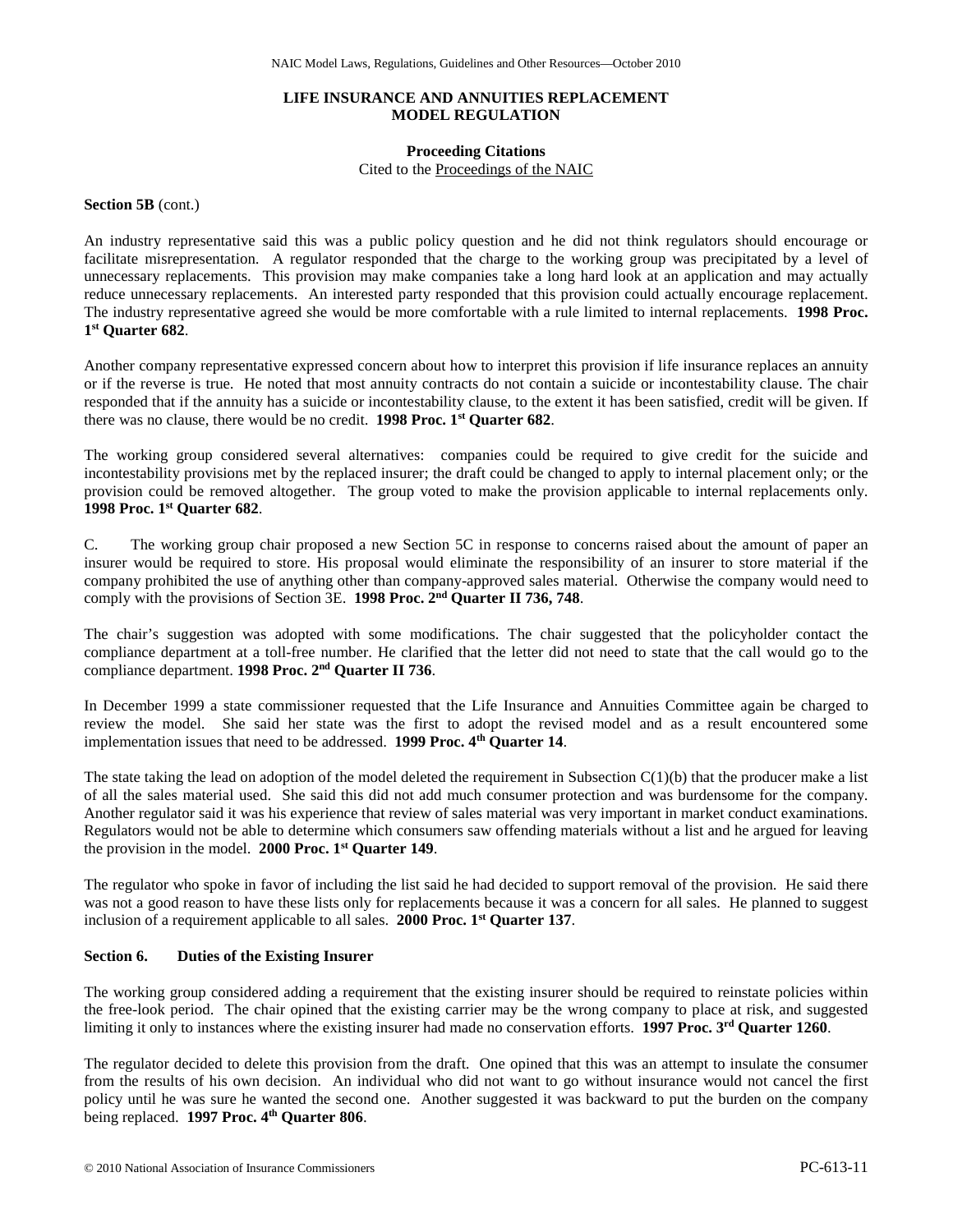#### **Proceeding Citations** Cited to the Proceedings of the NAIC

## **Section 6** (cont.)

The chair commented on a recent study that showed companies make very little conservation effort. He suggested that regulators will not get a handle on the replacement problem until they encourage conversation, and that the model should include a requirement for some minimal conservation effort. **1997 Proc. 4th Quarter 805**.

B. The working group discussed whether the existing insurer should be required to supply an in force illustration when it received notice of a replacement or financed sale. An industry representative expressed concern about a requirement to attempt conservation. An interested party expressed concern that policyholders would expect an in force illustration, but these could only be produced for policies issued after the effective date of the Life Insurance Illustrations Regulation [see model 582]. **1997 Proc. 3rd Quarter 1259-1260**.

A regulator said only a small number of people will look at an illustration, let alone compare two illustrations. He opined that those who requested an illustration were more likely to look at it. Another regulator said an illustration should be provided and the insurer should follow up with a phone call to see if there were any questions. The response was that this was a private contract and, if the consumer was taking the initiative to replace the policy, perhaps regulators should not interfere. **1997 Proc. 4th Quarter 805**.

The chair suggested including in the model a provision requiring the existing insurer to send a letter offering an in force illustration and a visit by an agent. A regulator responded that this approach was superior to a requirement to send an in force illustration to every one replacing because it was not cost effective to send the material without a request. An insurer representative said her association was against mandatory conservation. She suggested that the notice include information that the consumer has the right to request an illustration. A regulator opined that the agent might contradict that language and suggested it was better to get a letter after the agent went home. **1997 Proc. 4th Quarter 805-806**.

C. The chair described a sales tool where the agent obtained a check for the cash value of the policy issued by another company and suggested to the prospect that this money could be used to buy new coverage. He asked if there was a way to prove the identify of the person making a request to withdraw policy values. An interested party responded that many companies have a procedure to send a separate notice that a policy loan has been made if there has been a recent change of address. Another added that companies also send notice if the check is going to an agent rather than the policy owner. A regulator said many people did not understand they had taken out a loan and suggested sending a letter explaining the effect of a policy loan. **1997 Proc. 3rd Quarter 1258-1259**.

A regulator suggested adding another sentence at the end of Section 6C to deal with the case where consecutive automatic premium loans were being taken from the account. Her suggestion would eliminate the obligation of the insurer to send a notice every month. An interested party asked if this would also be true of systematic withdrawals from an annuity. Another interested party suggested that a notice should not be required when an abbreviated payment plan was put into effect. The chair responded that this was exactly the situation where the individual should receive notice. **1998 Proc. 1st Quarter 685**.

The parent committee adopted an amendment to add a sentence to Section 6C to address this concern. **1998 Proc. 1st Quarter 677**.

### **Section 7. Duties of Insurers with Respect to Direct Response Sales**

This section was added to the 1978 model to make the regulation responsive to this form of marketing. If the direct response solicitation material did not encourage buyers to replace existing insurance, the insurer needed only send an appropriate notice regarding replacement when it sent the policy. This approach was warranted since there was no pressure being put on the buyer to replace existing insurance, as might be the case when an agent was involved in the sale of the policy.

However, if the direct response solicitation material illustrated the benefits of or encouraged the reader to replace existing insurance, the insurer would be required to follow the disclosure provisions required when an agent was involved. **1978 Proc. I 506**.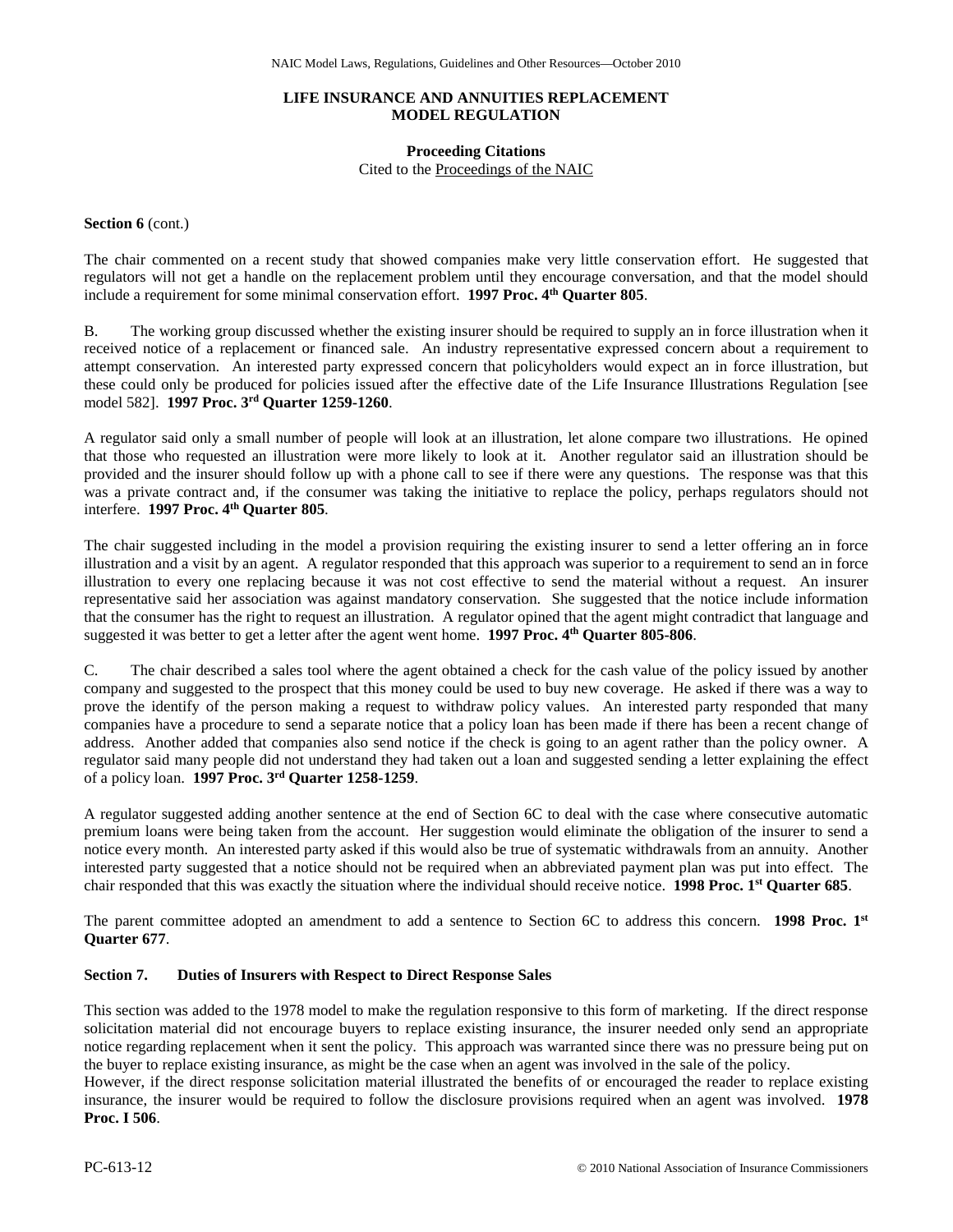### **Proceeding Citations**

Cited to the Proceedings of the NAIC

**Section 7** (cont.)

The section was completely redrafted in 1997. Near the end of the process, comments were submitted to the working group recommending deletion of the entire section and substitution of different language. The chair said he had worked very hard to create a level playing field and it appeared to him the suggestions did damage to that concept. **1997 Proc. 4th Quarter 796**.

Another redraft was submitted by an interested party and the chair praised this version, saying it was clearer and eliminated duplicative notices. The drafter also recommended the addition of an Appendix C. **1998 Proc. 2nd Quarter II 737**.

### **Section 8. Violations and Penalties**

A. The examples in this subsection were a part of the 1997 drafting effort. An industry trade association suggested deleting the examples. One interested party said agents did not need the information and the language was superfluous. A regulator asked if any of the examples were things insurers would not discuss with their agents. The industry responded that these were all examples they would discuss. The working group decided to leave the examples as part of the regulation. **1997 Proc. 4th Quarter 797**.

B. This provision created the need to establish a pattern. Some who commented on the draft suggested this was undesirable because it jeopardized taking action on a case-by-case basis. **1983 Proc. II 610**.

D. Early drafts of this section included a 10% interest rate. Several comments questioned this amount. One commissioner suggested changing the language to incorporate the statutory rate. The group voted to change the reference to the statutory rate and to make provision for states that do not have a statutory rate. **1998 Proc. 1st Quarter 687**.

One state representative commented that she had to remove the last part of Subsection D because her commissioner did not have the authority to adopt its provisions. A drafting note was added to draw this to regulators' attention. **2000 Proc. 1st Quarter 149**.

### **Section 9. Severability**

### **Section 10. Effective Date**

The working group reviewed the issue of whether to propose a delayed effective date for the regulation. The chair said his state would impose the duties of the rest of the regulation and only delay the record-keeping requirements to respond to Year 2000 issues. He said he felt strongly that the consumer protection portions of the model needed to be in place long before 2001. The working group decided not to include specific language in the model, but to recommend delay of only Sections 4A and B if the parent committee asked for a recommendation. **1998 Proc. 2nd Quarter II 737**.

The parent committee chair said she did not have a strong feeling about including language in the model, but asked that the minutes reflect the regulators' preference that Section 4 not be effective until at least January 1, 2001. If a company has Year 2000 problems, consumers will be harmed, so regulators should not put additional burdens on companies unrelated to Year 2000 issues. **1998 Proc. 2nd Quarter II 737**.

### **Appendix A. Important Notice Regarding Replacements**

The first notice adopted in 1969 contained an extensive list of pros and cons for replacing life insurance. **1970 Proc. I 350**.

In the first major revision of the model in 1978, the requirements for notice changed to require the use of one of three alternative forms. The forms were designed for different situations and gave specific advantages and disadvantages for each situation. **1979 Proc. I 564-567**.